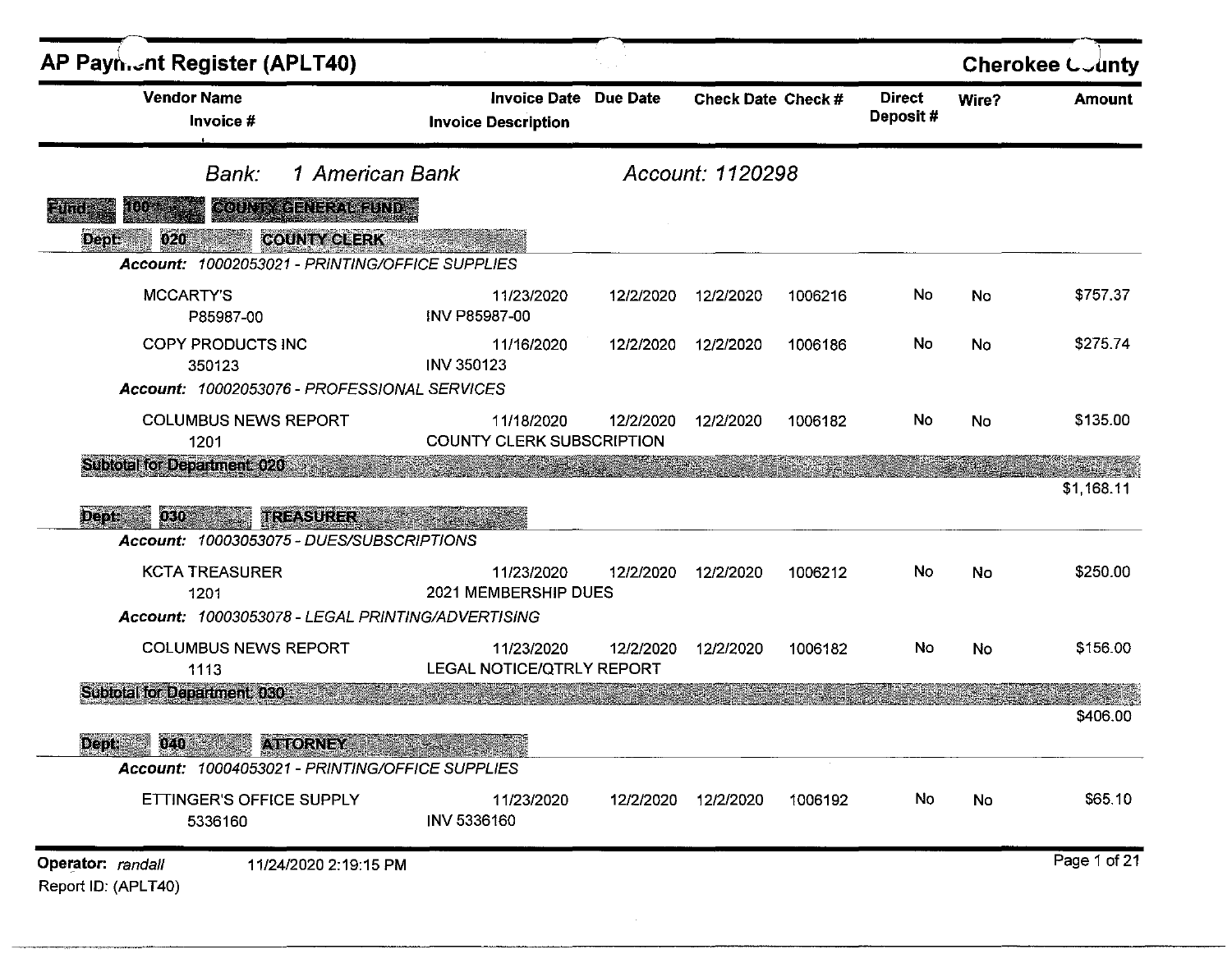| AP Paynient Register (APLT40)                                                                                                                    |                                                            |           |                    |         |                            |           | <b>Cherokee County</b> |
|--------------------------------------------------------------------------------------------------------------------------------------------------|------------------------------------------------------------|-----------|--------------------|---------|----------------------------|-----------|------------------------|
| <b>Vendor Name</b><br>Invoice #                                                                                                                  | <b>Invoice Date Due Date</b><br><b>Invoice Description</b> |           | Check Date Check # |         | <b>Direct</b><br>Deposit # | Wire?     | <b>Amount</b>          |
| Account: 10004053024 - OPER/REPAIR MACH & EQUIP                                                                                                  |                                                            |           |                    |         |                            |           |                        |
| <b>KISSTECH</b><br>2416                                                                                                                          | 11/23/2020<br><b>INV 2416</b>                              | 12/2/2020 | 12/2/2020          | 1006215 | No                         | No.       | \$212.00               |
| <b>KISSTECH</b><br>2423<br>Account: 10004053078 - LEGAL PRINTING/ADVERTISING                                                                     | 11/23/2020<br><b>INV 2423</b>                              | 12/2/2020 | 12/2/2020          | 1006215 | <b>No</b>                  | No        | \$250.00               |
| CHEROKEE COUNTY NEWS-ADVOCATE<br>1201<br>Account: 10004053089 - OTHER CONTRACTUAL                                                                | 11/23/2020<br>2018-JC-000086                               | 12/2/2020 | 12/2/2020          | 1006175 | No.                        | No        | \$84.50                |
| <b>THOMSON REUTERS</b><br>1201                                                                                                                   | 11/23/2020<br>FEDERAL TRIAL HANDBOOK                       | 12/2/2020 | 12/2/2020          | 1006244 | No                         | <b>No</b> | \$1,040.00             |
| <b>THOMSON WEST</b><br>843253628                                                                                                                 | 11/23/2020<br>INV 843253628                                | 12/2/2020 | 12/2/2020          | 1006245 | No.                        | No        | \$292.95               |
| <b>Subtotal for Department: 040:</b><br><b>Dept</b><br>060<br>SHERIFF & JAIL<br><b>STATE AND STATE</b><br><b>Account: 10006053002 - SALARIES</b> |                                                            |           |                    |         |                            |           | \$1,944.55             |
| <b>DENNIS OPLOTNIK</b><br>1201                                                                                                                   | 11/16/2020<br><b>CONTRACT LABOR</b>                        | 12/2/2020 | 12/2/2020          | 1006189 | No                         | <b>No</b> | \$360.00               |
| <b>DENNIS OPLOTNIK</b><br>1201 SH<br>Account: 10006053021 - PRINTING/OFFICE SUPPLIES                                                             | 11/23/2020<br><b>CONTRACT LABOR</b>                        | 12/2/2020 | 12/2/2020          | 1006189 | No.                        | No        | \$528.75               |
| <b>CINTAS CORP</b><br>8404863826                                                                                                                 | 11/19/2020<br>INV 8404863826                               | 12/2/2020 | 12/2/2020          | 1006178 | No                         | No        | \$291.26               |
| QUILL CORPORATION<br>12090025                                                                                                                    | 11/19/2020<br>INV 12090025                                 | 12/2/2020 | 12/2/2020          | 1006232 | No.                        | No        | \$512.92               |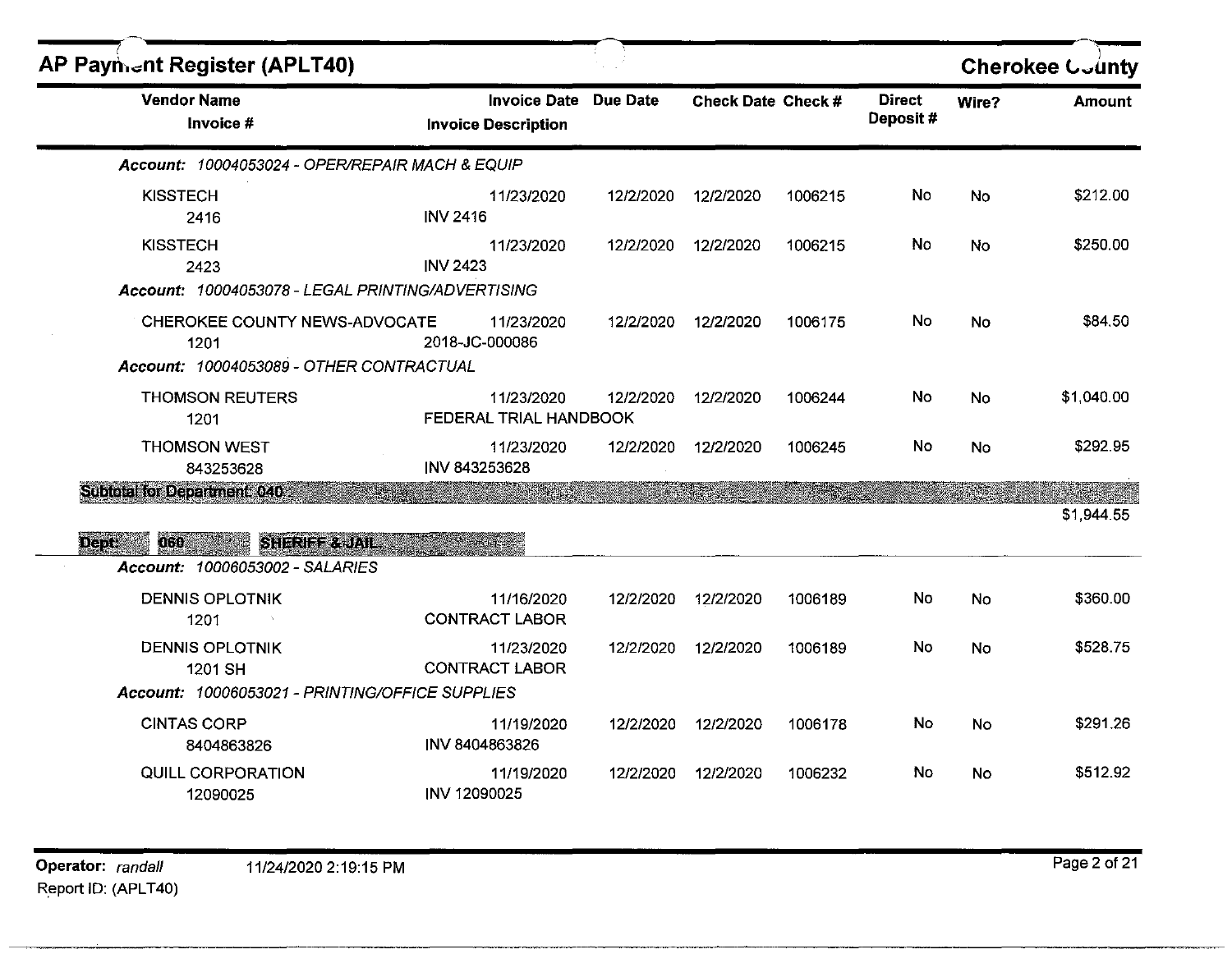| <b>AP Payment Register (APLT40)</b>                                                            |                                                     |           |                           |         |                           |           | <b>Cherokee County</b> |
|------------------------------------------------------------------------------------------------|-----------------------------------------------------|-----------|---------------------------|---------|---------------------------|-----------|------------------------|
| <b>Vendor Name</b><br>Invoice #                                                                | Invoice Date Due Date<br><b>Invoice Description</b> |           | <b>Check Date Check #</b> |         | <b>Direct</b><br>Deposit# | Wire?     | <b>Amount</b>          |
| QUILL CORPORATION<br>11650802                                                                  | 11/16/2020<br>INV 11650802                          | 12/2/2020 | 12/2/2020                 | 1006232 | No.                       | <b>No</b> | \$39.98                |
| QUILL CORPORATION<br>11660834<br>Account: 10006053022 - EMPLOYEE UNIFORMS/ACCESSORIES          | 11/16/2020<br>INV 11660834                          |           | 12/2/2020 12/2/2020       | 1006232 | No.                       | <b>No</b> | \$291.74               |
| SOUTHERN UNIFORM & EQUIPMENT<br>110347                                                         | 11/16/2020<br>INV 110345                            |           | 12/2/2020  12/2/2020      | 1006240 | No                        | No        | \$1,140.23             |
| SOUTHERN UNIFORM & EQUIPMENT<br>110345                                                         | 11/16/2020<br>INV 110345                            | 12/2/2020 | 12/2/2020                 | 1006240 | <b>No</b>                 | <b>No</b> | \$1,125.23             |
| SIRCHIE FINGER PRINT LABORATORIES<br>0467764<br>Account: 10006053025 - PARTS/VEHICLE REPAIRS   | 11/16/2020<br><b>INV 0467764</b>                    | 12/2/2020 | 12/2/2020                 | 1006239 | No                        | No        | \$41.40                |
| MIKE CARPINO FORD MERCURY INC<br>66579                                                         | 11/16/2020<br><b>INV 66579</b>                      | 12/2/2020 | 12/2/2020                 | 1006220 | No                        | No        | \$161.15               |
| FULL SERVICE AUTOMOTIVE<br>666963                                                              | 11/16/2020<br><b>INV 666963</b>                     | 12/2/2020 | 12/2/2020                 | 1006198 | No.                       | <b>No</b> | \$55.00                |
| NATALINIS AUTOMOTIVE<br>754223<br>Account: 10006053030 - GASOLINE                              | 11/16/2020<br>INV 754223                            | 12/2/2020 | 12/2/2020                 | 1006221 | No                        | No        | \$92.72                |
| JIM WOODS MARKETING INC<br>0041002<br>Account: 10006053031 - DIESEL FUEL                       | 11/23/2020<br>INV 0041002                           |           | 12/2/2020 12/2/2020       | 1006207 | No.                       | <b>No</b> | \$8,427.02             |
| <b>FARMERS COOPERATIVE ASSOCIATION</b><br>229563                                               | 11/16/2020<br><b>INV 229563</b>                     | 12/2/2020 | 12/2/2020                 | 1006194 | No                        | No        | \$66.00                |
| <b>FARMERS COOPERATIVE ASSOCIATION</b><br>229373<br>Account: 10006053040 - JANITORIAL SUPPLIES | 11/16/2020<br><b>INV 229373</b>                     | 12/2/2020 | 12/2/2020                 | 1006194 | No.                       | No        | \$14.50                |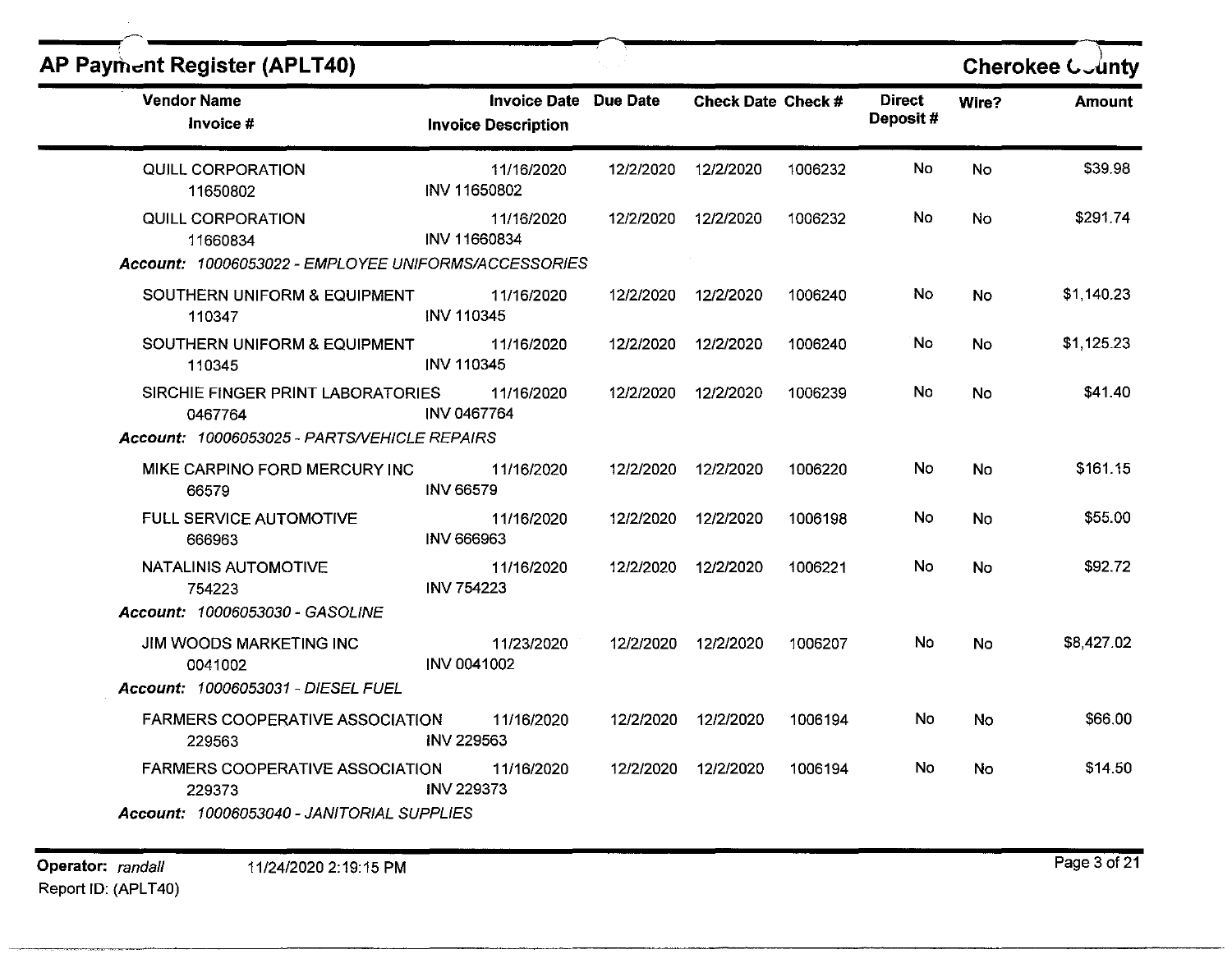| <b>AP Payment Register (APLT40)</b>                                              |                                                   |                 |                    |         |                           |           | Cherokee County |
|----------------------------------------------------------------------------------|---------------------------------------------------|-----------------|--------------------|---------|---------------------------|-----------|-----------------|
| <b>Vendor Name</b><br>Invoice #                                                  | <b>Invoice Date</b><br><b>Invoice Description</b> | <b>Due Date</b> | Check Date Check # |         | <b>Direct</b><br>Deposit# | Wire?     | <b>Amount</b>   |
| <b>HENRY KRAFT INC</b><br>313125<br>Account: 10006053072 - GAS, ELECTRIC, WATER  | 11/16/2020<br><b>INV 313125</b>                   | 12/2/2020       | 12/2/2020          | 1006203 | No.                       | <b>No</b> | \$776.44        |
| KANSAS GAS SERVICE<br>1201                                                       | 11/16/2020<br>ACCT 510401545 1674911 36           | 12/2/2020       | 12/2/2020          | 1006211 | No                        | No        | \$238.10        |
| <b>EMPIRE DISTRICT ELECTRIC COMPANY</b><br>1201                                  | 11/16/2020<br>INV 2019-435                        | 12/2/2020       | 12/2/2020          | 1006191 | No                        | <b>No</b> | \$3,703.48      |
| SERVICE RECYCLING, LLC<br>R3216<br>Account: 10006053073 - TRANSPORTATION         | 11/16/2020<br><b>INV R3216</b>                    | 12/2/2020       | 12/2/2020          | 1006237 | No                        | <b>No</b> | \$45.00         |
| <b>THOMAS DEGROOT</b><br>1201<br>Account: 10006053074 - TELEPHONE BILLS          | 11/19/2020<br><b>REIMBURSEMENT</b>                | 12/2/2020       | 12/2/2020          | 1006243 | No                        | <b>No</b> | \$23.61         |
| AT&T<br>1201                                                                     | 11/16/2020<br>ACCT 0574120295001                  | 12/2/2020       | 12/2/2020          | 1006165 | No.                       | No        | \$46.49         |
| CRAW-KAN TELEPHONE COOPERATIVE INC 11/16/2020<br>1201                            | <b>ACCT 121787</b>                                | 12/2/2020       | 12/2/2020          | 1006187 | No.                       | <b>No</b> | \$32.87         |
| <b>CENTURYLINK</b><br>1201<br>Account: 10006053080 - MAINTENANCE/BLDGS & GROUNDS | 11/16/2020<br>INV 3228103120                      | 12/2/2020       | 12/2/2020          | 1006170 | No                        | No        | \$87.06         |
| <b>CINTAS FIRE PROTECTION</b><br>OD74571520                                      | 11/16/2020<br><b>REC OD74571520</b>               | 12/2/2020       | 12/2/2020          | 1006179 | No                        | <b>No</b> | \$1,059.30      |
| <b>CDL ELECTRIC</b><br>W36659                                                    | 11/19/2020<br><b>INV W36659</b>                   | 12/2/2020       | 12/2/2020          | 1006169 | No                        | <b>No</b> | \$187.50        |
| <b>HANK HILDEBRANDT</b><br>17224                                                 | 11/16/2020<br><b>INV 17224</b>                    | 12/2/2020       | 12/2/2020          | 1006201 | No                        | <b>No</b> | \$95.00         |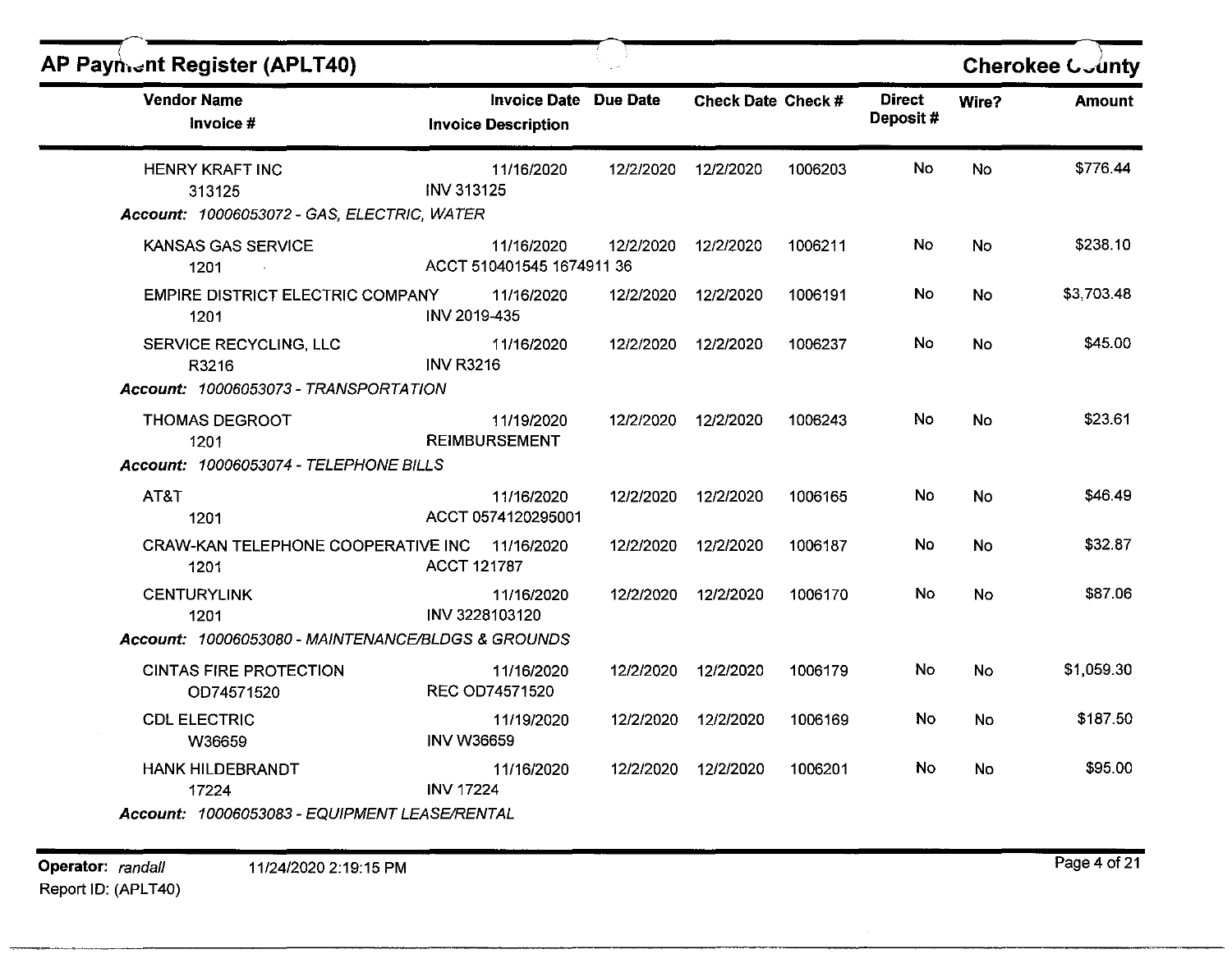| <b>AP Payment Register (APLT40)</b>                                                   |                                                     |           |                    |         |                           |           | Cherokee County |
|---------------------------------------------------------------------------------------|-----------------------------------------------------|-----------|--------------------|---------|---------------------------|-----------|-----------------|
| <b>Vendor Name</b><br>Invoice #                                                       | Invoice Date Due Date<br><b>Invoice Description</b> |           | Check Date Check # |         | <b>Direct</b><br>Deposit# | Wire?     | <b>Amount</b>   |
| <b>TOSHIBA FINANCIAL SERVICES</b><br>28109295<br>Account: 10006053129 - MISCELLANEOUS | 11/16/2020<br>INV 28109295                          | 12/2/2020 | 12/2/2020          | 1006246 | No                        | No        | \$93.04         |
| <b>NEWEGG BUSINESS, INC</b><br>1303039963                                             | 11/17/2020<br>INV 1303039963                        | 12/2/2020 | 12/2/2020          | 1006224 | No                        | <b>No</b> | \$1,664.25      |
| <b>NEWEGG BUSINESS, INC</b><br>1303044715                                             | 11/17/2020<br>INV 1303044715                        | 12/2/2020 | 12/2/2020          | 1006224 | No                        | No        | \$16.21         |
| <b>NEWEGG BUSINESS, INC</b><br>1303041203                                             | 11/17/2020<br>INV 1303041203                        | 12/2/2020 | 12/2/2020          | 1006224 | No                        | No        | \$119.98        |
| NEWEGG BUSINESS, INC<br>1303041234                                                    | 11/17/2020<br>INV 1303041234                        | 12/2/2020 | 12/2/2020          | 1006224 | No                        | No        | \$51.96         |
| NEWEGG BUSINESS, INC<br>1303041265                                                    | 11/17/2020<br>INV 1303041265                        | 12/2/2020 | 12/2/2020          | 1006224 | No                        | No        | \$34.64         |
| NEWEGG BUSINESS, INC<br>1303049326                                                    | 11/17/2020<br>INV 1303049326                        | 12/2/2020 | 12/2/2020          | 1006224 | No.                       | No        | \$1,394.97      |
| NEWEGG BUSINESS, INC<br>1303041456                                                    | 11/17/2020<br>INV 1303041456                        | 12/2/2020 | 12/2/2020          | 1006224 | No                        | <b>No</b> | \$131.94        |
| <b>NEWEGG BUSINESS, INC</b><br>1303042888                                             | 11/17/2020<br><b>INV 1303042888</b>                 | 12/2/2020 | 12/2/2020          | 1006224 | No.                       | No        | \$278.20        |
| <b>NEWEGG BUSINESS, INC</b><br>1303043632                                             | 11/17/2020<br>INV 1303043632                        | 12/2/2020 | 12/2/2020          | 1006224 | No                        | No        | \$133.81        |
| <b>NEWEGG BUSINESS, INC</b><br>1303041076                                             | 11/17/2020<br>INV 1303041076                        | 12/2/2020 | 12/2/2020          | 1006224 | No.                       | No        | \$301.00        |
| <b>NEWEGG BUSINESS, INC</b><br>1303047574                                             | 11/17/2020<br>INV 1303047574                        | 12/2/2020 | 12/2/2020          | 1006224 | No                        | No        | \$359.99        |
| <b>NEWEGG BUSINESS, INC</b><br>1303041080                                             | 11/17/2020<br>INV 1303041080                        | 12/2/2020 | 12/2/2020          | 1006224 | No                        | No        | \$67.98         |

**Operator:** randall 11/24/2020 2:19:15 PM **Page 5 of 21** Report ID: (APLT40)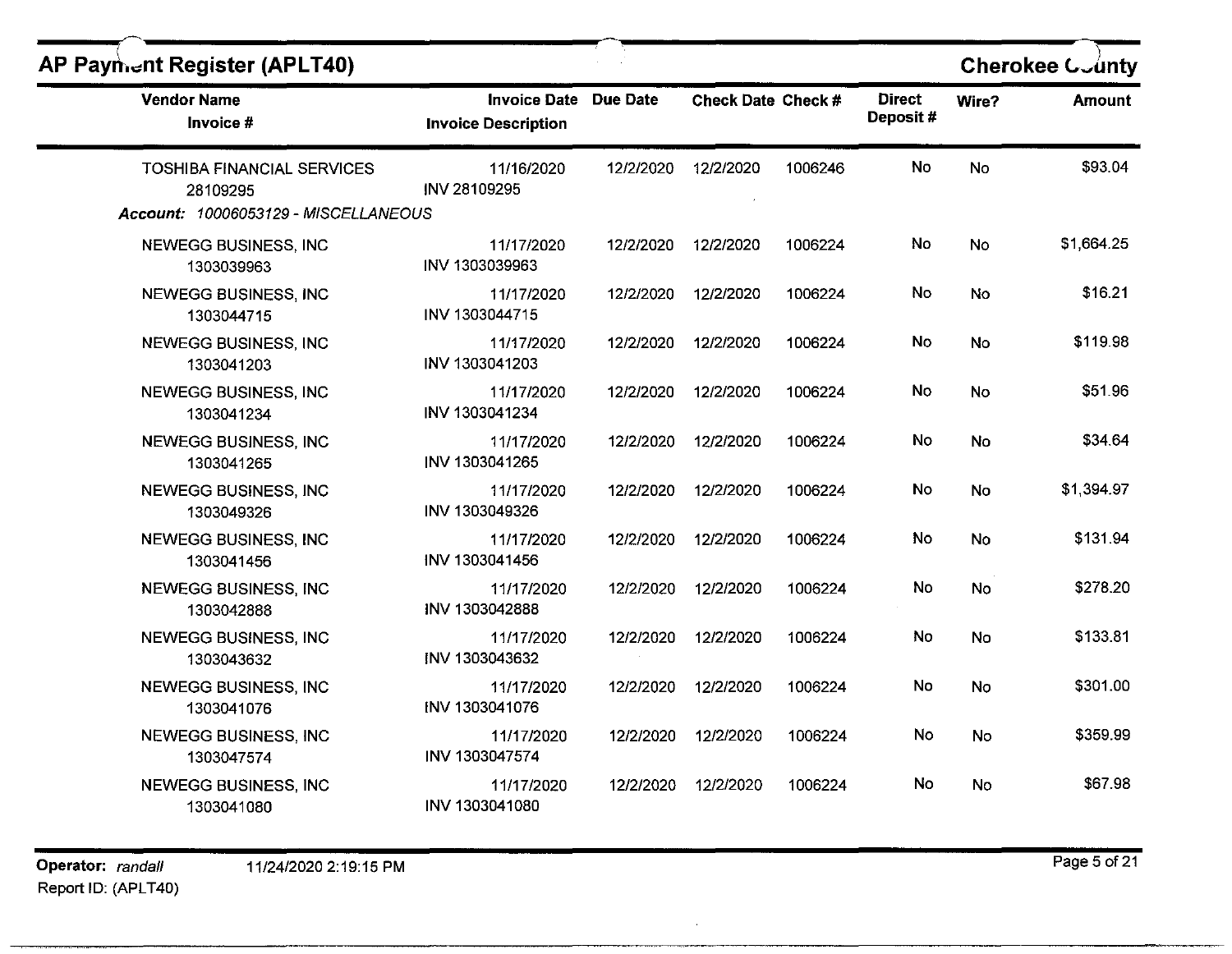| AP Payn. Int Register (APLT40)                                                         |                                                            |           |                           |         |                           |           | <b>Cherokee County</b> |
|----------------------------------------------------------------------------------------|------------------------------------------------------------|-----------|---------------------------|---------|---------------------------|-----------|------------------------|
| <b>Vendor Name</b><br>Invoice #                                                        | <b>Invoice Date Due Date</b><br><b>Invoice Description</b> |           | <b>Check Date Check #</b> |         | <b>Direct</b><br>Deposit# | Wire?     | <b>Amount</b>          |
| NEWEGG BUSINESS, INC<br>1303046845<br><b>Account: 10006053299 - S.P.A.R.K Planning</b> | 11/17/2020<br>INV 1303046845                               | 12/2/2020 | 12/2/2020                 | 1006224 | No.                       | <b>No</b> | \$78.86                |
| CAMFIL USA, INC                                                                        | 11/23/2020                                                 | 12/2/2020 | 12/2/2020                 | 1006167 | No                        | <b>No</b> | \$516.05               |
| 30190212                                                                               | INV 30190212                                               |           |                           |         |                           |           |                        |
| <b>SEK URGENT CARE</b><br>4013755                                                      | 11/16/2020<br>INV 4013755                                  | 12/2/2020 | 12/2/2020                 | 1006236 | No.                       | <b>No</b> | \$625.00               |
| Account: 10006053737 - INMATE PERSONAL ITEMS                                           |                                                            |           |                           |         |                           |           |                        |
| <b>TURNKEY CORRECTIONS</b><br>10013144                                                 | 11/19/2020<br>INV 10013144                                 | 12/2/2020 | 12/2/2020                 | 1006249 | No                        | No        | \$1,612.82             |
| <b>TURNKEY CORRECTIONS</b><br>10012645                                                 | 11/16/2020<br>INV 10012645                                 | 12/2/2020 | 12/2/2020                 | 1006249 | No                        | No        | \$43.19                |
| <b>TURNKEY CORRECTIONS</b><br>10012971                                                 | 11/16/2020<br>INV 10012971                                 | 12/2/2020 | 12/2/2020                 | 1006249 | No.                       | <b>No</b> | \$13.00                |
| <b>TURNKEY CORRECTIONS</b><br>10012424                                                 | 11/16/2020<br><b>INV 10012424</b>                          | 12/2/2020 | 12/2/2020                 | 1006249 | No.                       | No        | \$2,077.98             |
| <b>CHERYL HAINES</b><br>1201                                                           | 11/16/2020<br><b>INV. INMATE UNIFORMS</b>                  | 12/2/2020 | 12/2/2020                 | 1006176 | No                        | No        | \$40.00                |
| <b>TURNKEY CORRECTIONS</b><br>10012536                                                 | 11/16/2020<br>INV 10012536                                 | 12/2/2020 | 12/2/2020                 | 1006249 | No                        | No        | \$264.44               |
| Account: 10006053786 - INMATE MEDICAL                                                  |                                                            |           |                           |         |                           |           |                        |
| <b>MERCY COLUMBUS</b><br>1201 SH                                                       | 11/19/2020<br>ACCT JP1559581650/NEGOTIATED RATE            |           | 12/2/2020 12/2/2020       | 1006218 | No                        | No        | \$11.42                |
| <b>WELLPATH LLC</b><br>0071510                                                         | 11/19/2020<br><b>INV 0071510</b>                           |           | 12/2/2020 12/2/2020       | 1006251 | No                        | No        | \$18.00                |
| <b>EVAN'S HEALTH MART DRUG</b><br>1201                                                 | 11/16/2020<br><b>INMATE MEDICAL</b>                        |           | 12/2/2020 12/2/2020       | 1006193 | No                        | No        | \$1,934.93             |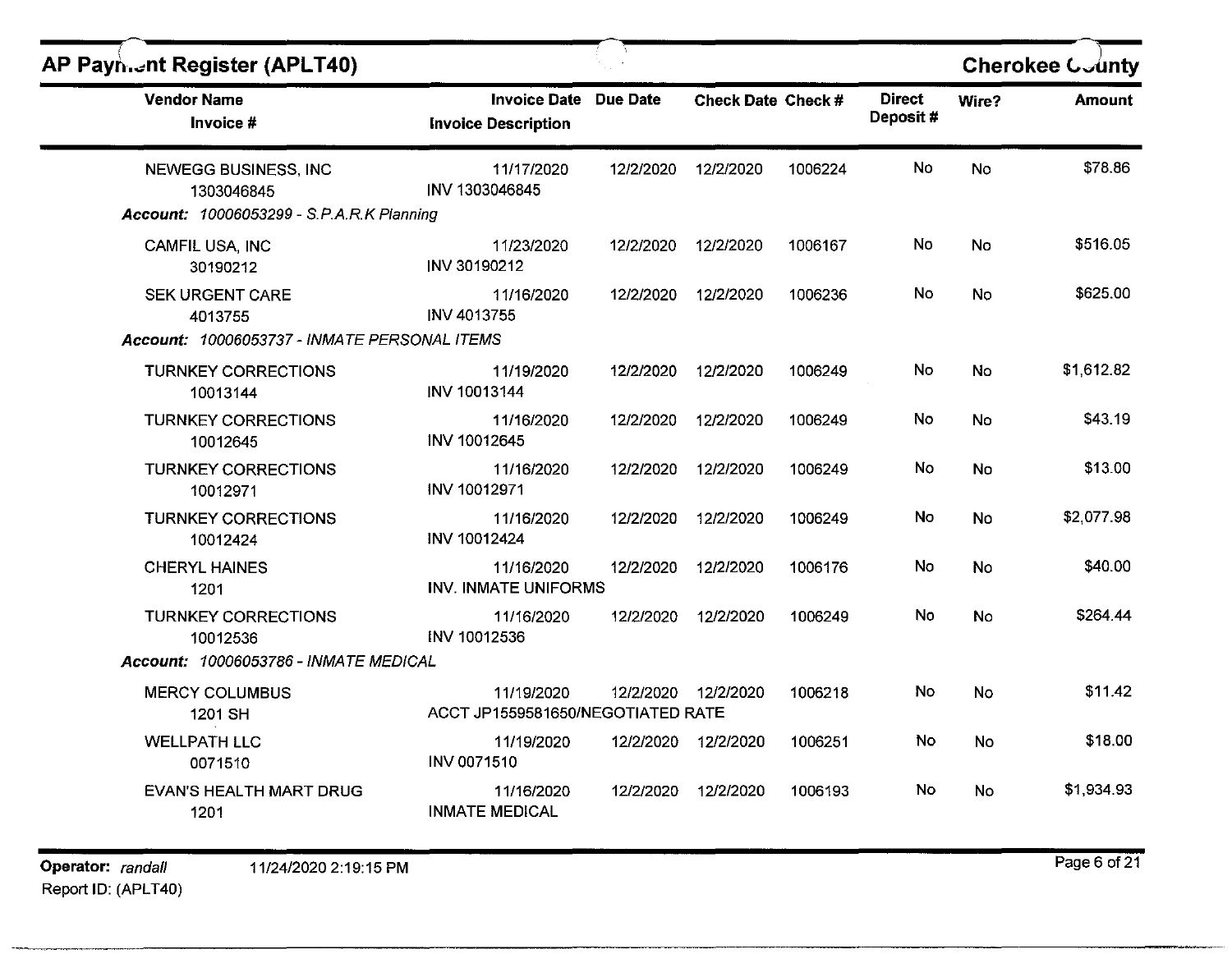| <b>AP Payment Register (APLT40)</b>                                                          |                                                            |           |                    |         |                           |           | Cherokee County |
|----------------------------------------------------------------------------------------------|------------------------------------------------------------|-----------|--------------------|---------|---------------------------|-----------|-----------------|
| <b>Vendor Name</b><br>Invoice #                                                              | <b>Invoice Date Due Date</b><br><b>Invoice Description</b> |           | Check Date Check # |         | <b>Direct</b><br>Deposit# | Wire?     | <b>Amount</b>   |
| KEITH A MALLATT, O.D.<br>1201                                                                | 11/16/2020<br><b>INMATE EXAM</b>                           | 12/2/2020 | 12/2/2020          | 1006213 | No                        | No        | \$247.00        |
| <b>MERCY COLUMBUS</b><br>1201                                                                | 11/16/2020<br>ACCT JP1567987620                            | 12/2/2020 | 12/2/2020          | 1006218 | No                        | No        | \$31.00         |
| PATHOLOGY LAB ASSOCIATES<br>1201                                                             | 11/16/2020<br><b>ACCT PLA193568</b>                        | 12/2/2020 | 12/2/2020          | 1006227 | No.                       | No        | \$39.95         |
| <b>Subtotal for Department: 060 Stems</b>                                                    |                                                            |           |                    |         |                           |           | \$31,644.36     |
| 070 100<br><b>DISTRICT COURT</b><br>Dept:<br>Account: 10007053079 - MAINT/REPAIRS MACH/EQUIP |                                                            |           |                    |         |                           |           |                 |
| PARCOM, LLC<br>1186                                                                          | 11/19/2020<br><b>INV 1186</b>                              | 12/2/2020 | 12/2/2020          | 1006226 | No                        | <b>No</b> | \$140.00        |
| Account: 10007053089 - OTHER CONTRACTUAL<br><b>MELANIE BINGHAM</b><br>1201                   | 11/19/2020<br>MONTHLY ATTY/CO CONTRACT                     | 12/2/2020 | 12/2/2020          | 1006217 | No                        | <b>No</b> | \$2,750.00      |
| JOANNA L DERFELT<br>1201                                                                     | 11/19/2020<br>MONTHLY ATTY/CO CONTRACT                     | 12/2/2020 | 12/2/2020          | 1006208 | No                        | <b>No</b> | \$2,750.00      |
| <b>CANDACE BREWSTER GAYOSO</b><br>1201                                                       | 11/19/2020<br>MONTHLY ATTY/CO CONTRACT                     | 12/2/2020 | 12/2/2020          | 1006168 | No                        | <b>No</b> | \$2,750.00      |
| <b>DOUGLAS ROPER STEELE</b><br>1201                                                          | 11/19/2020<br>MONTHLY ATTY/CO CONTRACT                     | 12/2/2020 | 12/2/2020          | 1006190 | No                        | <b>No</b> | \$2,750.00      |
| Account: 10007053299 - S.P.A.R.K Planning                                                    |                                                            |           |                    |         |                           |           |                 |
| <b>SIGN BROTHERS</b><br>000239                                                               | 11/19/2020<br><b>INV 000239</b>                            | 12/2/2020 | 12/2/2020          | 1006238 | No                        | <b>No</b> | \$166.00        |
| HD SUPPLY FACILITIES MAINTENANCE, LTD<br>9186625873                                          | 11/19/2020<br>INV 9186625873                               | 12/2/2020 | 12/2/2020          | 1006202 | No                        | No.       | \$1,455.98      |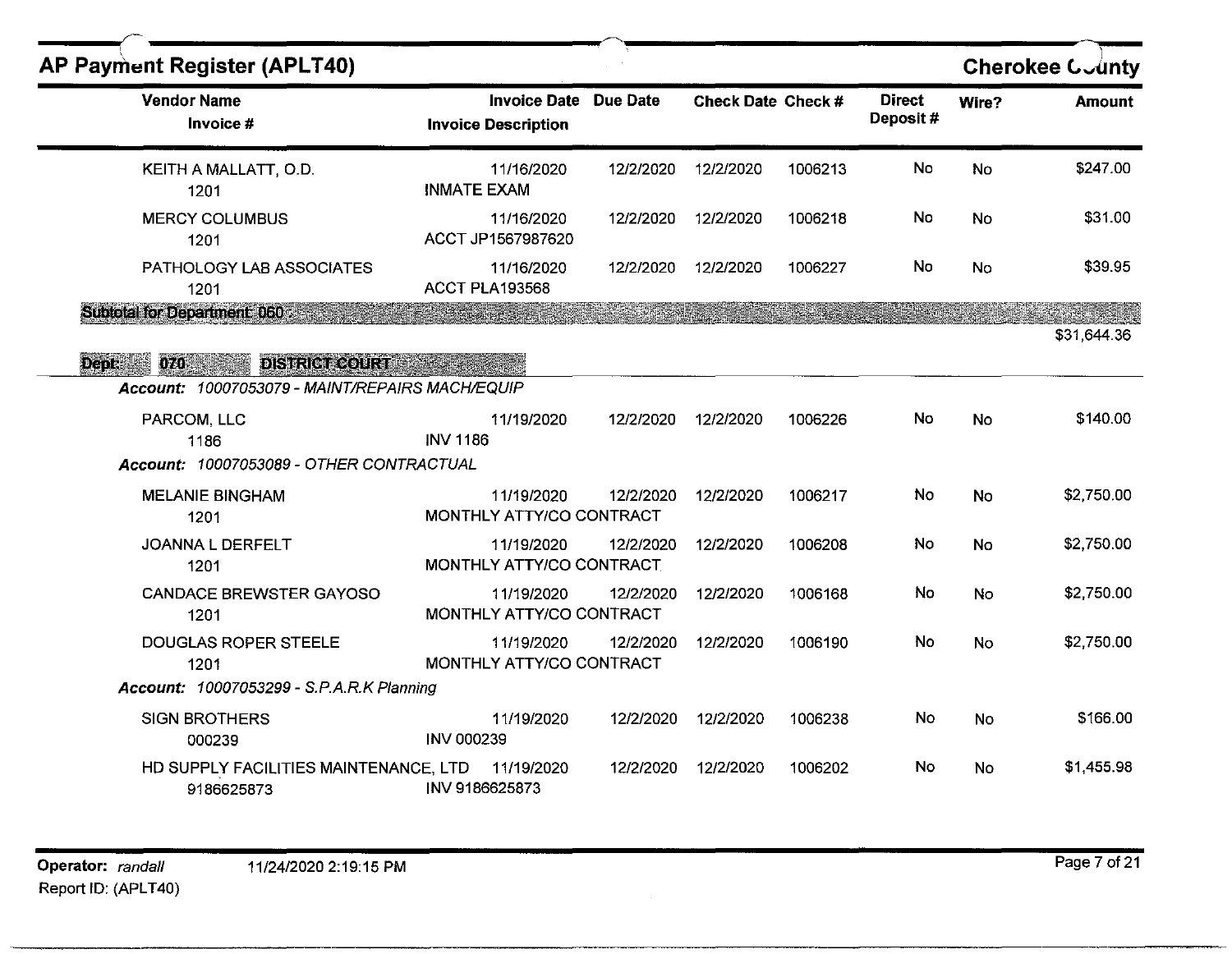| <b>AP Payment Register (APLT40)</b>                                                            |                                                            |                 |                    |         |                           |           | <b>Cherokee County</b> |
|------------------------------------------------------------------------------------------------|------------------------------------------------------------|-----------------|--------------------|---------|---------------------------|-----------|------------------------|
| <b>Vendor Name</b><br>Invoice #                                                                | <b>Invoice Date Due Date</b><br><b>Invoice Description</b> |                 | Check Date Check # |         | <b>Direct</b><br>Deposit# | Wire?     | <b>Amount</b>          |
| <b>Subtotal for Department: 070 : 38</b>                                                       |                                                            | Te villis skotl |                    |         |                           |           | \$12,761.98            |
| 080 1998<br>COURTHOUSE<br><b>Deptimized</b><br>Account: 10008053021 - PRINTING/OFFICE SUPPLIES |                                                            |                 |                    |         |                           |           |                        |
| R R DONNELLEY<br>773623431                                                                     | 11/16/2020<br>INV 773623431                                | 12/2/2020       | 12/2/2020          | 1006233 | No                        | No        | \$253.93               |
| PITNEY BOWES PURCHASE POWER<br>1201                                                            | 11/16/2020<br>ACCT 8000900005571587                        | 12/2/2020       | 12/2/2020          | 1006228 | No.                       | <b>No</b> | \$3,063.32             |
| Account: 10008053040 - JANITORIAL SUPPLIES                                                     |                                                            |                 |                    |         |                           |           |                        |
| CINTAS#459<br>4067655241                                                                       | 11/19/2020<br>INV 4067655241                               | 12/2/2020       | 12/2/2020          | 1006177 | No                        | No        | \$58.26                |
| SPRINGFIELD JANITOR SUPPLY<br>6351561                                                          | 11/16/2020<br>INV 635156-1                                 | 12/2/2020       | 12/2/2020          | 1006241 | No                        | No        | \$97.55                |
| <b>COMMERCE BANK</b><br>1201                                                                   | 11/23/2020<br>ACCT 8000-0009-9021                          | 12/2/2020       | 12/2/2020          | 1006183 | No.                       | <b>No</b> | \$37.35                |
| Account: 10008053042 - BREAKROOM SUPPLIES                                                      |                                                            |                 |                    |         |                           |           |                        |
| <b>CULLIGAN OF JOPLIN</b><br>177999                                                            | 11/16/2020<br><b>INV 177999</b>                            | 12/2/2020       | 12/2/2020          | 1006188 | No                        | No        | \$19.60                |
| Account: 10008053072 - GAS, ELECTRIC, WATER                                                    |                                                            |                 |                    |         |                           |           |                        |
| <b>EMPIRE DISTRICT ELECTRIC COMPANY</b><br>1201 CH                                             | 11/19/2020<br>ACCT 305532-35-0                             | 12/2/2020       | 12/2/2020          | 1006191 | No                        | No        | \$1,851.88             |
| PRO SOLUTIONS, LLC<br>202010101                                                                | 11/16/2020<br>INV 2020-10-101                              | 12/2/2020       | 12/2/2020          | 1006230 | No                        | No        | \$27.36                |
| Account: 10008053079 - MAINT/REPAIRS MACH/EQUIP                                                |                                                            |                 |                    |         |                           |           |                        |
| <b>STRONGHOLD DATA</b><br>34277<br>Account: 10008053080 - MAINTENANCE/BLDGS & GROUNDS          | 11/18/2020<br><b>INV 34277</b>                             | 12/2/2020       | 12/2/2020          | 1006242 | No                        | <b>No</b> | \$1,200.00             |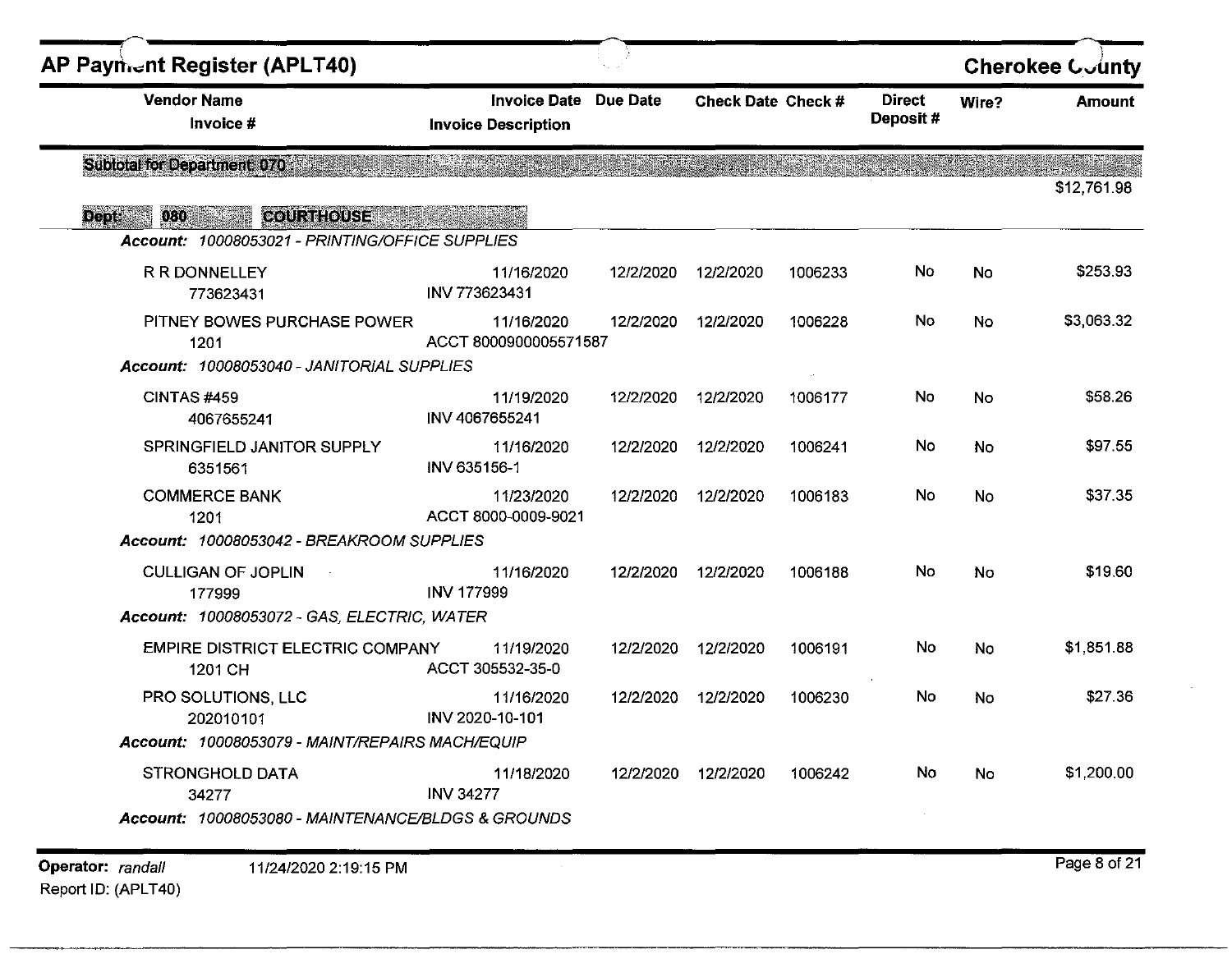| <b>AP Payment Register (APLT40)</b>                 |                                                   |                 |                           |         |                           |           | Cherokee County |
|-----------------------------------------------------|---------------------------------------------------|-----------------|---------------------------|---------|---------------------------|-----------|-----------------|
| <b>Vendor Name</b><br>Invoice #                     | <b>Invoice Date</b><br><b>Invoice Description</b> | <b>Due Date</b> | <b>Check Date Check #</b> |         | <b>Direct</b><br>Deposit# | Wire?     | <b>Amount</b>   |
| TOUCHTON ELECTRIC INC<br>55926                      | 11/16/2020<br><b>INV 55926</b>                    | 12/2/2020       | 12/2/2020                 | 1006247 | No                        | No        | \$34.00         |
| TRUE VALUE COLUMBUS<br>A423876                      | 11/19/2020<br><b>TRANS A423876</b>                | 12/2/2020       | 12/2/2020                 | 1006248 | No                        | <b>No</b> | \$26.76         |
| TRUE VALUE COLUMBUS<br>A423895                      | 11/19/2020<br><b>TRANS A423895</b>                | 12/2/2020       | 12/2/2020                 | 1006248 | No                        | No        | \$30.97         |
| TRUE VALUE COLUMBUS<br>A423903                      | 11/19/2020<br>TRANS A423903, CREDIT               | 12/2/2020       | 12/2/2020                 | 1006248 | No                        | No        | (\$12.29)       |
| <b>TRUE VALUE COLUMBUS</b><br>a424046               | 11/19/2020<br><b>TRANSA424046</b>                 | 12/2/2020       | 12/2/2020                 | 1006248 | No                        | <b>No</b> | \$10.99         |
| Account: 10008053089 - OTHER CONTRACTUAL            |                                                   |                 |                           |         |                           |           |                 |
| <b>COMMERCE BANK</b><br>1201                        | 11/23/2020<br>ACCT 8000-0009-9021                 | 12/2/2020       | 12/2/2020                 | 1006183 | No                        | No        | \$416.26        |
| <b>KENNETH E MAXTON</b><br>1201                     | 11/16/2020<br><b>CORONER BILLING</b>              | 12/2/2020       | 12/2/2020                 | 1006214 | No                        | No        | \$320.00        |
| <b>MERCY COLUMBUS</b><br>1201 CH                    | 11/23/2020<br>PAT CONT#9400004493700              | 12/2/2020       | 12/2/2020                 | 1006218 | No                        | No        | \$430.70        |
| <b>FORENSIC MEDICAL</b><br>16441                    | 11/16/2020<br>INV 16441                           | 12/2/2020       | 12/2/2020                 | 1006196 | No                        | <b>No</b> | \$1,904.00      |
| <b>Subtotal for Department: 080 1891</b>            |                                                   |                 |                           |         |                           |           | \$9,770.64      |
| Dept:<br>090 - 190<br><b>EMERGENCY PREPAREDNESS</b> |                                                   |                 |                           |         |                           |           |                 |
| Account: 10009053021 - PRINTING/OFFICE SUPPLIES     |                                                   |                 |                           |         |                           |           |                 |
| QUILL CORPORATION<br>12009190                       | 11/23/2020<br>INV 12009190                        | 12/2/2020       | 12/2/2020                 | 1006232 | No                        | <b>No</b> | \$483.98        |
| Account: 10009053089 - OTHER CONTRACTUAL            |                                                   |                 |                           |         |                           |           |                 |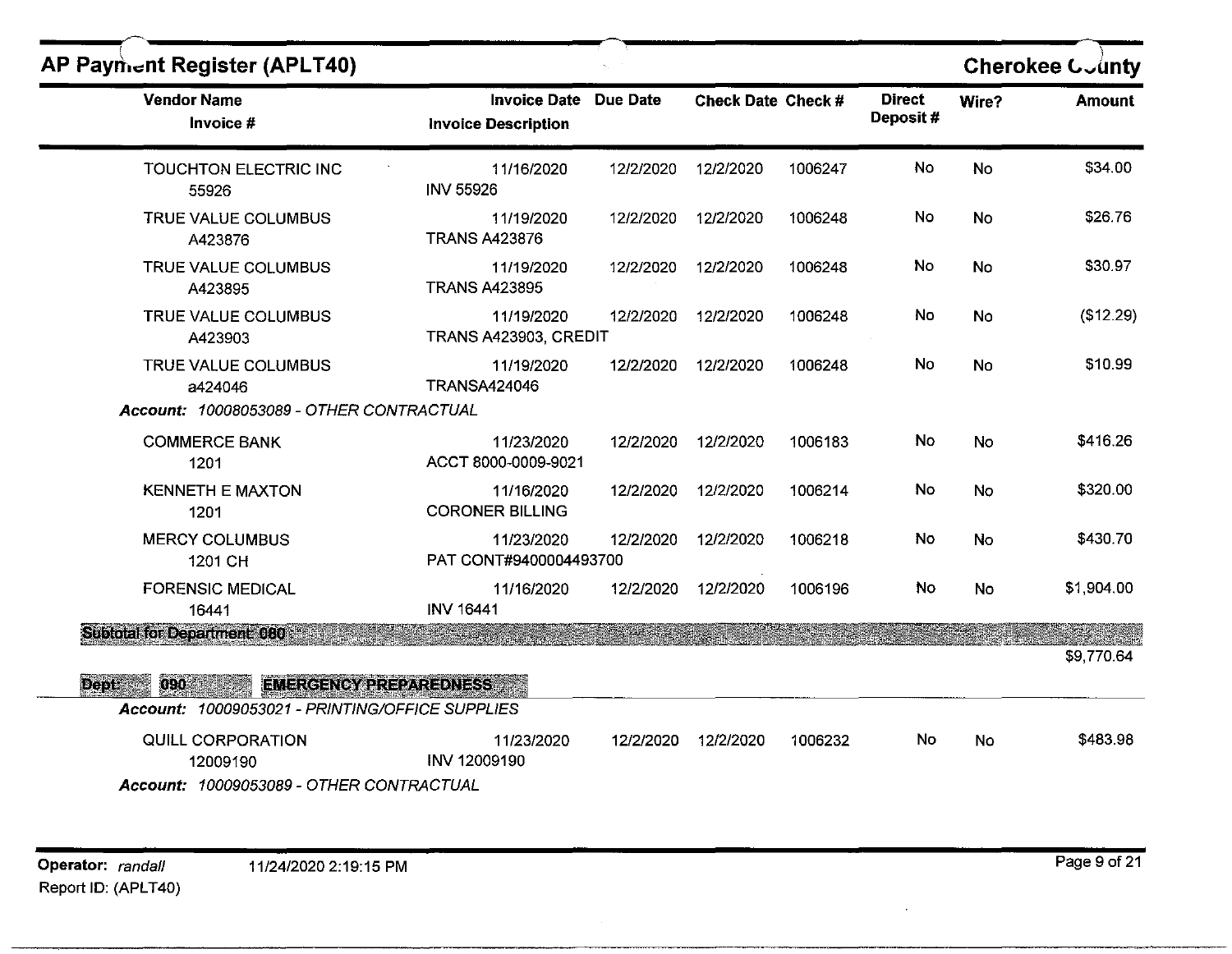| <b>Vendor Name</b>                              |                             | <b>Due Date</b>                                                                                                                                           |                                                                                                                                                                     |                                                               | <b>Direct</b>                 | Wire?     | <b>Amount</b> |
|-------------------------------------------------|-----------------------------|-----------------------------------------------------------------------------------------------------------------------------------------------------------|---------------------------------------------------------------------------------------------------------------------------------------------------------------------|---------------------------------------------------------------|-------------------------------|-----------|---------------|
| Invoice #                                       |                             |                                                                                                                                                           |                                                                                                                                                                     |                                                               | Deposit#                      |           |               |
| POSTMASTER GENERAL<br>1201                      |                             | 12/2/2020<br>$\mathcal{L}_{\mathcal{L}}$                                                                                                                  | 12/2/2020                                                                                                                                                           | 1006229                                                       | No                            | No        | \$64.00       |
|                                                 |                             |                                                                                                                                                           |                                                                                                                                                                     |                                                               |                               |           |               |
| QUILL CORPORATION<br>11879899                   | INV 11879899                | 12/2/2020                                                                                                                                                 | 12/2/2020                                                                                                                                                           | 1006232                                                       | No                            | No        | \$465.98      |
| <b>QUILL CORPORATION</b><br>11807567            | INV 11807567                |                                                                                                                                                           | 12/2/2020                                                                                                                                                           | 1006232                                                       | No                            | <b>No</b> | \$723.96      |
| QUILL CORPORATION<br>12215100                   | INV 12215100                |                                                                                                                                                           | 12/2/2020                                                                                                                                                           | 1006232                                                       | No                            | No        | \$675.19      |
| <b>QUILL CORPORATION</b><br>11878886            | INV 11878886                |                                                                                                                                                           | 12/2/2020                                                                                                                                                           | 1006232                                                       | No                            | No        | \$723.96      |
|                                                 |                             |                                                                                                                                                           |                                                                                                                                                                     |                                                               |                               |           |               |
|                                                 |                             |                                                                                                                                                           |                                                                                                                                                                     |                                                               |                               |           | \$3,137.07    |
|                                                 |                             |                                                                                                                                                           |                                                                                                                                                                     |                                                               |                               |           |               |
|                                                 |                             |                                                                                                                                                           |                                                                                                                                                                     |                                                               |                               |           |               |
| 6822                                            | <b>INV 6822</b>             |                                                                                                                                                           |                                                                                                                                                                     |                                                               |                               |           | \$8,939.00    |
|                                                 |                             | 12/2/2020                                                                                                                                                 |                                                                                                                                                                     |                                                               |                               |           |               |
| SEK REGIONAL JUVENILE DETENTION CTR             | 11/23/2020                  |                                                                                                                                                           | 12/2/2020                                                                                                                                                           | 1006235                                                       | No                            | No        | \$43.61       |
| 6831                                            | <b>INV 6831</b>             |                                                                                                                                                           |                                                                                                                                                                     |                                                               |                               |           |               |
| <b>Subtotal for Department 470:</b>             |                             |                                                                                                                                                           |                                                                                                                                                                     |                                                               |                               |           |               |
| 911 MAPPING                                     |                             |                                                                                                                                                           |                                                                                                                                                                     |                                                               |                               |           | \$8,982.61    |
| Account: 10019053021 - PRINTING/OFFICE SUPPLIES |                             |                                                                                                                                                           |                                                                                                                                                                     |                                                               |                               |           |               |
| <b>QUILL CORPORATION</b><br>11858906            | 11/23/2020<br>INV 11858906  | 12/2/2020                                                                                                                                                 | 12/2/2020                                                                                                                                                           | 1006232                                                       | No                            | No        | \$234.23      |
|                                                 | Subtotaktor Department 090. | Account: 10009053299 - S.P.A.R.K Planning<br><b>JUVENILE DETENTION</b><br>Account: 10017053089 - OTHER CONTRACTUAL<br>SEK REGIONAL JUVENILE DETENTION CTR | <b>Invoice Date</b><br><b>Invoice Description</b><br>11/16/2020<br>PO BOX 143/12 MONTH RENTAL<br>11/16/2020<br>11/16/2020<br>11/23/2020<br>11/16/2020<br>11/23/2020 | 12/2/2020<br>12/2/2020<br>12/2/2020<br>12/2/2020<br>12/2/2020 | Check Date Check #<br>1006235 | No        | No            |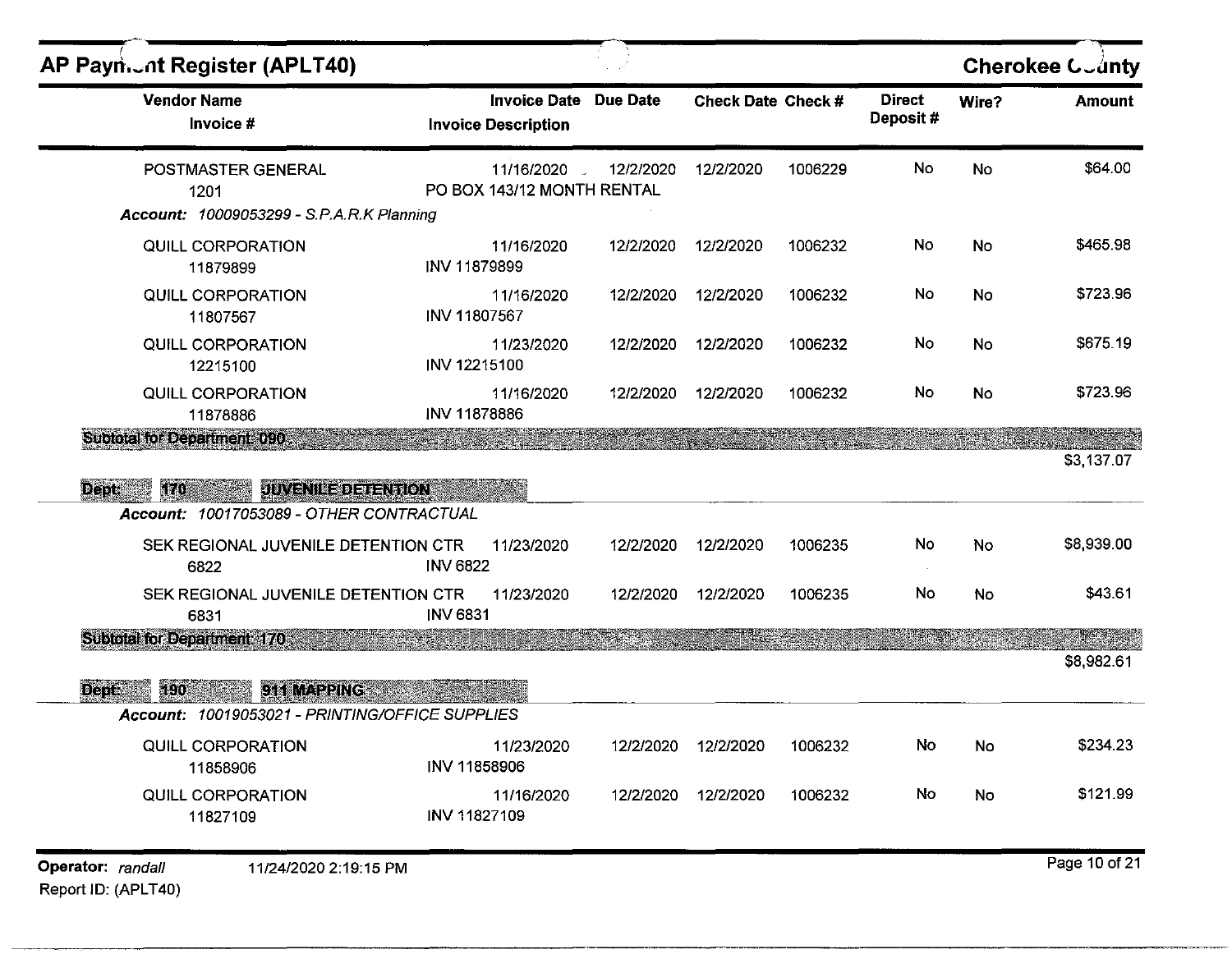| AP Payn.of Register (APLT40)                                                                                                  |                                                   |                 |                    |         |                           |       | <b>Cherokee County</b>               |
|-------------------------------------------------------------------------------------------------------------------------------|---------------------------------------------------|-----------------|--------------------|---------|---------------------------|-------|--------------------------------------|
| <b>Vendor Name</b><br>Invoice #                                                                                               | <b>Invoice Date</b><br><b>Invoice Description</b> | <b>Due Date</b> | Check Date Check # |         | <b>Direct</b><br>Deposit# | Wire? | <b>Amount</b>                        |
| QUILL CORPORATION<br>12009246                                                                                                 | 11/23/2020<br>INV 12009246                        | 12/2/2020       | 12/2/2020          | 1006232 | No                        | No    | \$183.81                             |
| QUILL CORPORATION<br>11811256                                                                                                 | 11/16/2020<br>INV 11811256                        | 12/2/2020       | 12/2/2020          | 1006232 | No                        | No    | \$122.99                             |
| QUILL CORPORATION<br>11840659                                                                                                 | 11/23/2020<br>INV 11840659                        | 12/2/2020       | 12/2/2020          | 1006232 | No                        | No    | \$12.91                              |
| <b>Subtotal for Department 190 ass</b>                                                                                        |                                                   |                 |                    |         |                           |       | \$675.93                             |
| SI DOLLARI TARABI                                                                                                             |                                                   |                 |                    |         |                           |       | \$70,491.25                          |
| (કિંગ કિ<br><b>NON-DEPARTMENTAL</b><br><b>Dept.</b><br>000<br><b>SEARCH AND STATE</b><br>Account: 10600053300 - MISC PAID OUT |                                                   |                 |                    |         |                           |       |                                      |
| <b>STRONGHOLD DATA</b><br>34282                                                                                               | 11/19/2020<br><b>INV 34282</b>                    | 12/2/2020       | 12/2/2020          | 1006242 | No                        | No    | \$284.00                             |
| Subteral for Department 000 as                                                                                                |                                                   |                 |                    |         |                           |       | \$284.00                             |
| <b>A THE PARTIES OF A LIGHT COMPANY</b>                                                                                       |                                                   |                 |                    |         |                           |       | \$284.00                             |
| xill.<br><b>Enne</b><br><b>NON-DEPARTMENTAL</b><br>Dept: Water<br>000<br>Account: 10700053099 - PAYMENTS                      |                                                   |                 |                    |         |                           |       |                                      |
| <b>AMERICAN BANK</b><br>1201                                                                                                  | 11/19/2020<br>PAYOFF SECURITY CAMERA LOAN         | 12/2/2020       | 12/2/2020          | 1006162 | No                        | No    | \$73,224.95                          |
| Subtotal for Department 1000                                                                                                  |                                                   |                 |                    |         |                           |       | en de la provincia de<br>\$73,224.95 |
| Operator: randall<br>11/24/2020 2:19:15 PM<br>Report ID: (APLT40)                                                             |                                                   |                 |                    |         |                           |       | Page 11 of 21                        |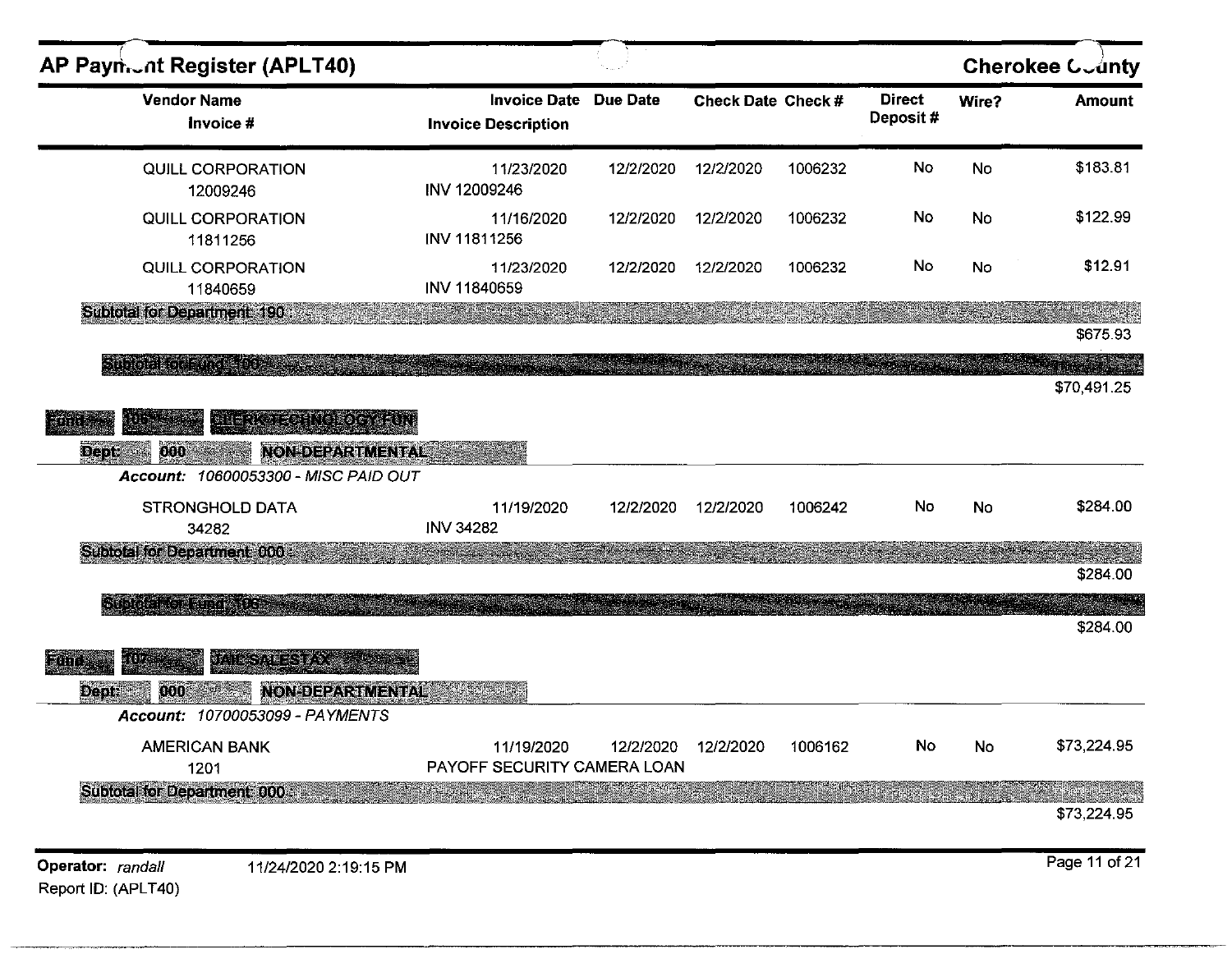| AP Payn. nt Register (APLT40)                                                                                                     |                                                   |                 |                    |         |                           |           | <b>Cherokee County</b> |
|-----------------------------------------------------------------------------------------------------------------------------------|---------------------------------------------------|-----------------|--------------------|---------|---------------------------|-----------|------------------------|
| <b>Vendor Name</b><br>Invoice #                                                                                                   | <b>Invoice Date</b><br><b>Invoice Description</b> | <b>Due Date</b> | Check Date Check # |         | <b>Direct</b><br>Deposit# | Wire?     | <b>Amount</b>          |
| Shace horspness () and the                                                                                                        |                                                   |                 |                    |         |                           |           | \$73,224.95            |
| <b>RONE NOTERFORD</b><br>140.<br><b>Fund</b><br><b>NON-DEPARTMENTAL ACTION</b><br>Dept:<br>000<br>Account: 11000053030 - GASOLINE |                                                   |                 |                    |         |                           |           |                        |
| JIM WOODS MARKETING INC<br>0041003-IN HWY<br>Account: 11000053031 - DIESEL FUEL                                                   | 11/19/2020<br>INV #0041003-IN                     | 12/2/2020       | 12/2/2020          | 1006207 | No                        | No        | \$4,598.37             |
| MFA OIL - NEOSHO 1055<br>1920591 HWY                                                                                              | 11/18/2020<br>INV #1920591                        | 12/2/2020       | 12/2/2020          | 1006219 | No                        | No        | \$398.88               |
| MFA OIL - NEOSHO 1055<br>1920585 HWY                                                                                              | 11/18/2020<br>INV #1920585                        | 12/2/2020       | 12/2/2020          | 1006219 | No.                       | No        | \$445.96               |
| MFA OIL - NEOSHO 1055<br>1920583 HWY                                                                                              | 11/18/2020<br>INV #1920583                        | 12/2/2020       | 12/2/2020          | 1006219 | No                        | No        | \$422.06               |
| MFA OIL - NEOSHO 1055<br>1920581 HWY                                                                                              | 11/18/2020<br>INV #1920581                        | 12/2/2020       | 12/2/2020          | 1006219 | No                        | No        | \$443.62               |
| MFA OIL - NEOSHO 1055<br>1920053 HWY                                                                                              | 11/18/2020<br>INV #1920053                        | 12/2/2020       | 12/2/2020          | 1006219 | <b>No</b>                 | No        | \$395.81               |
| MFA OIL - NEOSHO 1055<br>1920050 HWY                                                                                              | 11/18/2020<br>INV #1920050                        | 12/2/2020       | 12/2/2020          | 1006219 | No                        | No        | \$387.89               |
| MFA OIL - NEOSHO 1055<br>1918835 HWY                                                                                              | 11/17/2020<br>INV #1918835                        | 12/2/2020       | 12/2/2020          | 1006219 | No.                       | No        | \$462.06               |
| MFA OIL - NEOSHO 1055<br>1918140 HWY                                                                                              | 11/17/2020<br>INV #1918140                        | 12/2/2020       | 12/2/2020          | 1006219 | No                        | <b>No</b> | \$410.87               |
| MFA OIL - NEOSHO 1055<br>1907480 HWY                                                                                              | 11/10/2020<br>INV #1907480                        | 12/2/2020       | 12/2/2020          | 1006219 | No                        | No        | \$1,233.69             |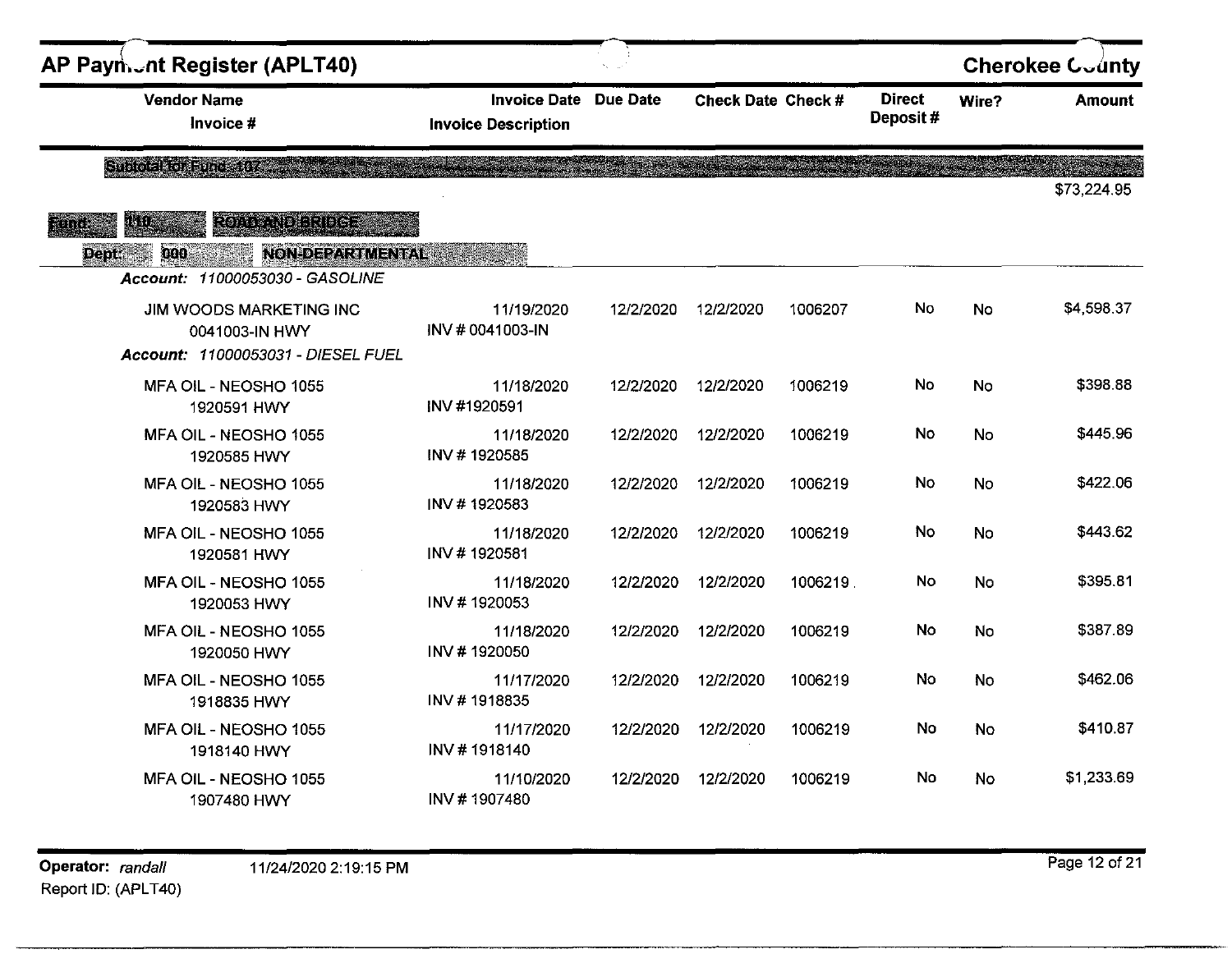| <b>AP Payment Register (APLT40)</b>                                                          |                                                   |                                       |                    |         |                           |       | <b>Cherokee Coanty</b> |
|----------------------------------------------------------------------------------------------|---------------------------------------------------|---------------------------------------|--------------------|---------|---------------------------|-------|------------------------|
| <b>Vendor Name</b><br>Invoice #                                                              | <b>Invoice Date</b><br><b>Invoice Description</b> | <b>Due Date</b>                       | Check Date Check # |         | <b>Direct</b><br>Deposit# | Wire? | <b>Amount</b>          |
| MFA OIL - NEOSHO 1055<br>1922935 HWY<br>Account: 11000053032 - OIL/GREASE                    | 11/19/2020<br>INV #1922935                        | 12/2/2020                             | 12/2/2020          | 1006219 | No                        | No    | \$341.27               |
| <b>FROST OIL COMPANY</b><br>0227058-IN HWY<br>Account: 11000053033 - TIRES                   | 11/10/2020<br>INV #0227058-IN                     | 12/2/2020                             | 12/2/2020          | 1006197 | No.                       | No    | \$553.32               |
| PURCELL TIRE & RUBBER COMPANY<br>2644241 HWY<br>Account: 11000053034 - ASPHALT               | 11/23/2020<br>INV #2644241                        | 12/2/2020                             | 12/2/2020          | 1006231 | No                        | No    | \$2,025.00             |
| BLEVINS ASPHALT CONSTRUCTION CO INC<br>5158 HWY<br>Account: 11000053042 - BREAKROOM SUPPLIES | 11/9/2020<br>INV #5158                            | 12/2/2020                             | 12/2/2020          | 1006166 | No                        | No    | \$183.28               |
| <b>APPLEMARKET</b><br>112195 HWY<br>Account: 11000053074 - UTILITIES/TELEPHONE BILLS         | 11/19/2020<br>INV #112195                         | 12/2/2020<br>$\overline{\phantom{a}}$ | 12/2/2020          | 1006163 | No                        | No    | \$11.48                |
| <b>EMPIRE DISTRICT ELECTRIC COMPANY</b><br>854931-63-1 HWY 00                                | 11/10/2020<br>INV #854931-63-1                    | 12/2/2020                             | 12/2/2020          | 1006191 | No                        | No    | \$655.56               |
| <b>EMPIRE DISTRICT ELECTRIC COMPANY</b><br>049852-69-2 HWY 00                                | 11/10/2020<br>INV # 049852-69-2                   | 12/2/2020                             | 12/2/2020          | 1006191 | No                        | No    | \$58.86                |
| EMPIRE DISTRICT ELECTRIC COMPANY<br>158630-59-0 HWY 00                                       | 11/10/2020<br>INV #158630-59-0                    | 12/2/2020                             | 12/2/2020          | 1006191 | No                        | No    | \$1,018.31             |
| Account: 11000053079 - MACHINERY/EQUIPMENT                                                   |                                                   |                                       |                    |         |                           |       |                        |
| <b>HERITAGE TRACTOR</b><br>10948680 HWY                                                      | 11/18/2020<br>INV#10948680                        | 12/2/2020                             | 12/2/2020          | 1006204 | No                        | No    | (\$54.00)              |
| JOHN FABICK TRACTOR CO<br>SIJO0103488 HWY                                                    | 11/12/2020<br>INV # SIJO0103488                   | 12/2/2020                             | 12/2/2020          | 1006209 | No.                       | No    | \$2,477.15             |

~~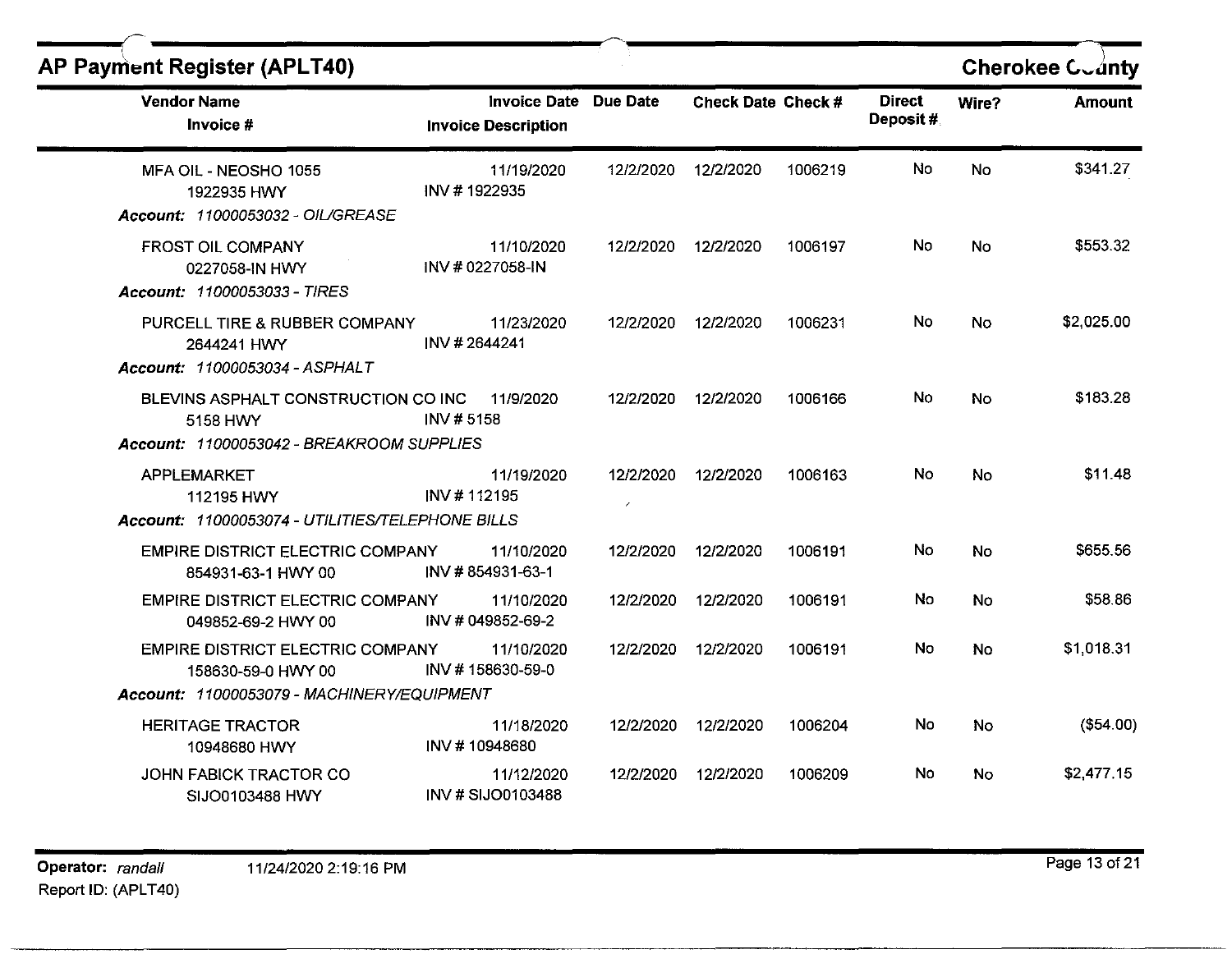| AP Paymont Register (APLT40)                  |                                                            |           |                    |         |                           |           | <b>Cherokee Coanty</b> |
|-----------------------------------------------|------------------------------------------------------------|-----------|--------------------|---------|---------------------------|-----------|------------------------|
| <b>Vendor Name</b><br>Invoice #               | <b>Invoice Date Due Date</b><br><b>Invoice Description</b> |           | Check Date Check # |         | <b>Direct</b><br>Deposit# | Wire?     | <b>Amount</b>          |
| NATALINIS AUTOMOTIVE<br>754693 HWY            | 11/19/2020<br>INV #754693                                  | 12/2/2020 | 12/2/2020          | 1006222 | No                        | No        | \$64.16                |
| <b>NATALINIS AUTOMOTIVE</b><br>754701 HWY     | 11/19/2020<br>INV #754701                                  | 12/2/2020 | 12/2/2020          | 1006222 | No                        | No        | \$8.04                 |
| NATALINIS AUTOMOTIVE<br>754719 HWY            | 11/19/2020<br>INV #754719                                  | 12/2/2020 | 12/2/2020          | 1006222 | No                        | No        | \$9.49                 |
| <b>HERITAGE TRACTOR</b><br>10944051 HWY       | 11/12/2020<br>INV #10944051                                | 12/2/2020 | 12/2/2020          | 1006204 | No                        | No        | \$367.33               |
| RWD#3<br>9862 HWY                             | 11/23/2020<br>WATER LINE BREAK AT CHERRY CREEK             | 12/2/2020 | 12/2/2020          | 1006234 | No                        | No        | \$14,875.10            |
| <b>HERITAGE TRACTOR</b><br>10948674 HWY       | 11/18/2020<br>INV #10948674                                | 12/2/2020 | 12/2/2020          | 1006204 | No                        | <b>No</b> | \$37.84                |
| <b>NATALINIS AUTOMOTIVE</b><br>754643 HWY     | 11/18/2020<br>INV #754643                                  | 12/2/2020 | 12/2/2020          | 1006222 | No                        | No        | \$14.99                |
| JOHN FABICK TRACTOR CO<br>PIJO0402846 HWY     | 11/10/2020<br>INV # PIJO0402846                            | 12/2/2020 | 12/2/2020          | 1006209 | No                        | No        | \$85.77                |
| GENERAL MACHINERY OF PITTSBURG<br>INV8154 HWY | 11/16/2020<br><b>INV8154</b>                               | 12/2/2020 | 12/2/2020          | 1006199 | No                        | <b>No</b> | \$38.14                |
| TRUE VALUE COLUMBUS<br>A4235725 HWY           | 11/13/2020<br>INV # A423572                                | 12/2/2020 | 12/2/2020          | 1006248 | No                        | No        | \$21.57                |
| <b>NATALINIS AUTOMOTIVE</b><br>754260 HWY     | 11/13/2020<br>INV #754260                                  | 12/2/2020 | 12/2/2020          | 1006221 | No                        | No        | \$21.84                |
| <b>NATALINIS AUTOMOTIVE</b><br>754820 HWY     | 11/20/2020<br>INV #754820                                  | 12/2/2020 | 12/2/2020          | 1006222 | No                        | No        | \$184.52               |
| NATALINIS AUTOMOTIVE<br>753809 HWY            | 11/9/2020<br>INV #753809                                   | 12/2/2020 | 12/2/2020          | 1006221 | No                        | No        | \$14.49                |
| JOPLIN FREIGHTLINER SALES INC<br>188922 HWY   | 11/19/2020<br>INV #188922                                  | 12/2/2020 | 12/2/2020          | 1006210 | No                        | No        | \$1,326.48             |
| Operator: randall<br>11/24/2020 2:19:16 PM    |                                                            |           |                    |         |                           |           | Page 14 of 21          |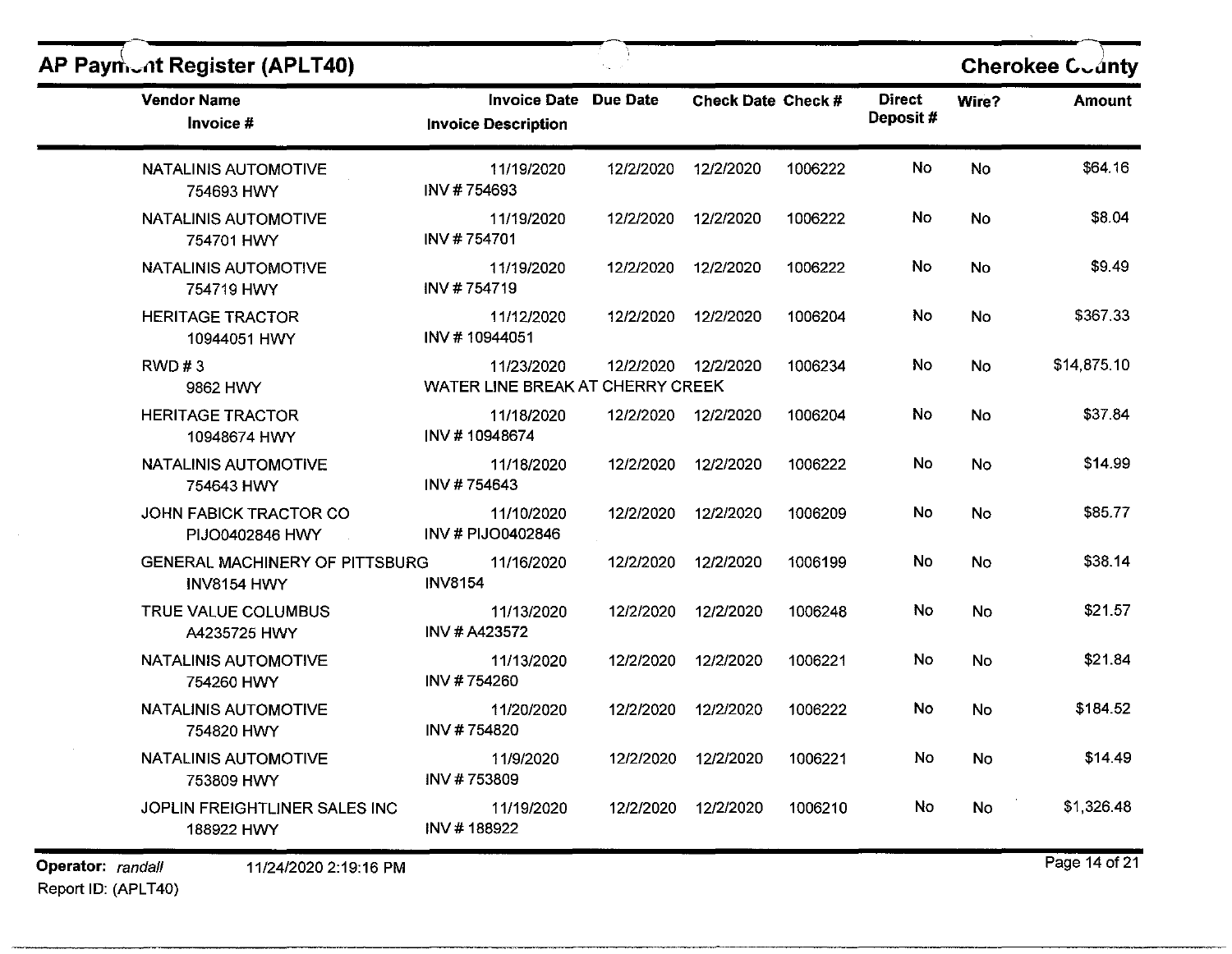| <b>Vendor Name</b><br>Invoice #                      | <b>Invoice Description</b>   | Invoice Date Due Date | Check Date Check # |         | <b>Direct</b><br>Deposit# | Wire?     | <b>Amount</b> |
|------------------------------------------------------|------------------------------|-----------------------|--------------------|---------|---------------------------|-----------|---------------|
| <b>CONMAT</b><br>2237 HWY                            | 11/2/2020<br>INV #2237       | 12/2/2020             | 12/2/2020          | 1006185 | No                        | No        | \$3,130.00    |
| <b>FARMERS COOPERATIVE ASSOCIATION</b><br>288243 HWY | 11/10/2020<br>INV #288243    | 12/2/2020             | 12/2/2020          | 1006194 | No                        | No        | \$5.44        |
| <b>FARMERS COOPERATIVE ASSOCIATION</b><br>288923 HWY | 11/19/2020<br>INV #288923    | 12/2/2020             | 12/2/2020          | 1006194 | No                        | No        | \$0.62        |
| <b>FARMERS COOPERATIVE ASSOCIATION</b><br>288968 HWY | 11/20/2020<br>INV #288968    | 12/2/2020             | 12/2/2020          | 1006194 | No                        | <b>No</b> | \$24.36       |
| HYSPECO, INC<br>00401201 HWY                         | 11/19/2020<br>INV # 00401201 | 12/2/2020             | 12/2/2020          | 1006205 | No                        | No        | \$7.35        |
| City of Galena/Jordon Disposal<br>4267 HWY           | 11/12/2020<br>INV #4267      | 12/2/2020             | 12/2/2020          | 1006180 | No                        | No        | \$73.80       |
| <b>FLEETPRIDE</b><br>62827772 HWY                    | 11/6/2020<br>INV #62827772   | 12/2/2020             | 12/2/2020          | 1006195 | No                        | No        | \$61.74       |
| <b>FLEETPRIDE</b><br>62832097 HWY                    | 11/6/2020<br>INV #62832097   | 12/2/2020             | 12/2/2020          | 1006195 | No                        | <b>No</b> | \$132.50      |
| <b>NATALINIS AUTOMOTIVE</b><br>754397 HWY            | 11/16/2020<br>INV #754397    | 12/2/2020             | 12/2/2020          | 1006221 | No                        | No        | \$20.20       |
| <b>NATALINIS AUTOMOTIVE</b><br>753780 HWY            | 11/9/2020<br>INV #753780     | 12/2/2020             | 12/2/2020          | 1006221 | No                        | No        | \$2.69        |
| NATALINIS AUTOMOTIVE<br>754623 HWY                   | 11/18/2020<br>INV #754623    | 12/2/2020             | 12/2/2020          | 1006221 | No                        | No        | \$55.57       |
| NATALINIS AUTOMOTIVE<br>753878 HWY                   | 11/10/2020<br>INV#753878     | 12/2/2020             | 12/2/2020          | 1006221 | No                        | No        | \$12.49       |
| NATALINIS AUTOMOTIVE<br>754396 HWY                   | 11/16/2020<br>INV #754396    | 12/2/2020             | 12/2/2020          | 1006221 | No                        | No        | \$137.94      |
| NATALINIS AUTOMOTIVE<br>754616 HWY                   | 11/18/2020<br>INV #754616    | 12/2/2020             | 12/2/2020          | 1006221 | No                        | No        | \$155.52      |

Report 10: (APLT40)

 $\overline{$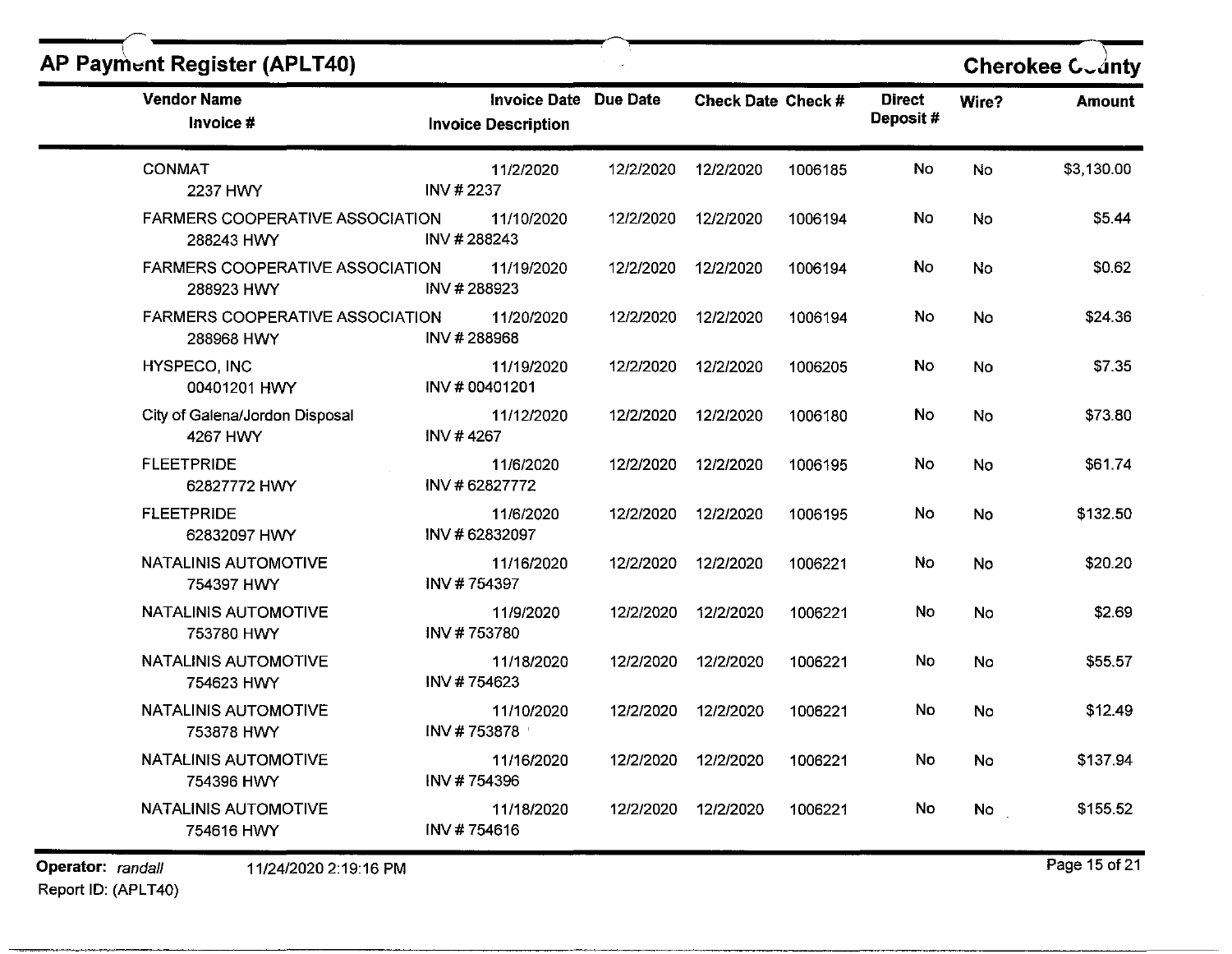| AP Payn.  nt Register (APLT40)                                                                                                                                                                                                 |                                                     |           |                     |         |                            |           | Cherokee County |
|--------------------------------------------------------------------------------------------------------------------------------------------------------------------------------------------------------------------------------|-----------------------------------------------------|-----------|---------------------|---------|----------------------------|-----------|-----------------|
| <b>Vendor Name</b><br>Invoice #                                                                                                                                                                                                | Invoice Date Due Date<br><b>Invoice Description</b> |           | Check Date Check #  |         | <b>Direct</b><br>Deposit # | Wire?     | <b>Amount</b>   |
| NATALINIS AUTOMOTIVE<br>754479 HWY                                                                                                                                                                                             | 11/16/2020<br>INV #754479                           | 12/2/2020 | 12/2/2020           | 1006221 | No                         | <b>No</b> | \$74.00         |
| NATALINIS AUTOMOTIVE<br>754436 HWY                                                                                                                                                                                             | 11/16/2020<br>INV #754436                           |           | 12/2/2020 12/2/2020 | 1006221 | No                         | No        | \$66.67         |
| NEPTUNE RADIATOR & AUTO REPAIR<br>0030846 HWY                                                                                                                                                                                  | 11/6/2020<br>INV # 0030846                          | 12/2/2020 | 12/2/2020           | 1006223 | No                         | No        | \$906.86        |
| <b>NATALINIS AUTOMOTIVE</b><br>754412 HWY                                                                                                                                                                                      | 11/16/2020<br>INV #754412                           |           | 12/2/2020 12/2/2020 | 1006221 | No                         | No        | \$43.62         |
| NATALINIS AUTOMOTIVE<br>753954 HWY<br>Account: 11000053080 - MAINTENANCE/BLDGS & GROUNDS                                                                                                                                       | 11/10/2020<br>INV #753954                           | 12/2/2020 | 12/2/2020           | 1006221 | No                         | No        | \$7.69          |
| CLEAN THE UNIFORM CO JOPLIN<br>20175584 HWY                                                                                                                                                                                    | 11/9/2020<br>INV #20175584                          | 12/2/2020 | 12/2/2020           | 1006181 | No                         | No        | \$24.59         |
| CLEAN THE UNIFORM CO JOPLIN<br>20177372 HWY<br>Account: 11000053089 - OTHER CONTRACTUAL                                                                                                                                        | 11/16/2020<br>INV #20177372                         | 12/2/2020 | 12/2/2020           | 1006181 | No.                        | <b>No</b> | \$104.07        |
| <b>CINTAS CORP</b><br>8404863827 HWY                                                                                                                                                                                           | 10/30/2020<br>INV #84048638274                      |           | 12/2/2020 12/2/2020 | 1006178 | No.                        | No        | \$18.01         |
| Subidial for Department (000 15 1999)                                                                                                                                                                                          |                                                     |           |                     |         |                            |           | \$38,604.93     |
| Silon protection of the contribution of the contribution of the contribution of the contribution of the contribution of the contribution of the contribution of the contribution of the contribution of the contribution of th |                                                     |           |                     |         |                            |           | \$38,604.93     |
| 12 G<br><b>LEADARS</b><br>an it is.<br>000<br><b>Deptil</b><br><b>NON-DEPARTMENTAL</b>                                                                                                                                         | in a shekarar                                       |           |                     |         |                            |           |                 |
| Account: 14000053021 - PRINTING/OFFICE SUPPLIES                                                                                                                                                                                |                                                     |           |                     |         |                            |           |                 |
| <b>CHASE CARD SERVICES</b><br>1201                                                                                                                                                                                             | 11/23/2020<br>ACCT 4246311970005747                 | 12/2/2020 | 12/2/2020           | 1006171 | No                         | No        | \$23.76         |
| Operator: randall<br>11/24/2020 2:19:16 PM<br>Report ID: (APLT40)                                                                                                                                                              |                                                     |           |                     |         |                            |           | Page 16 of 21   |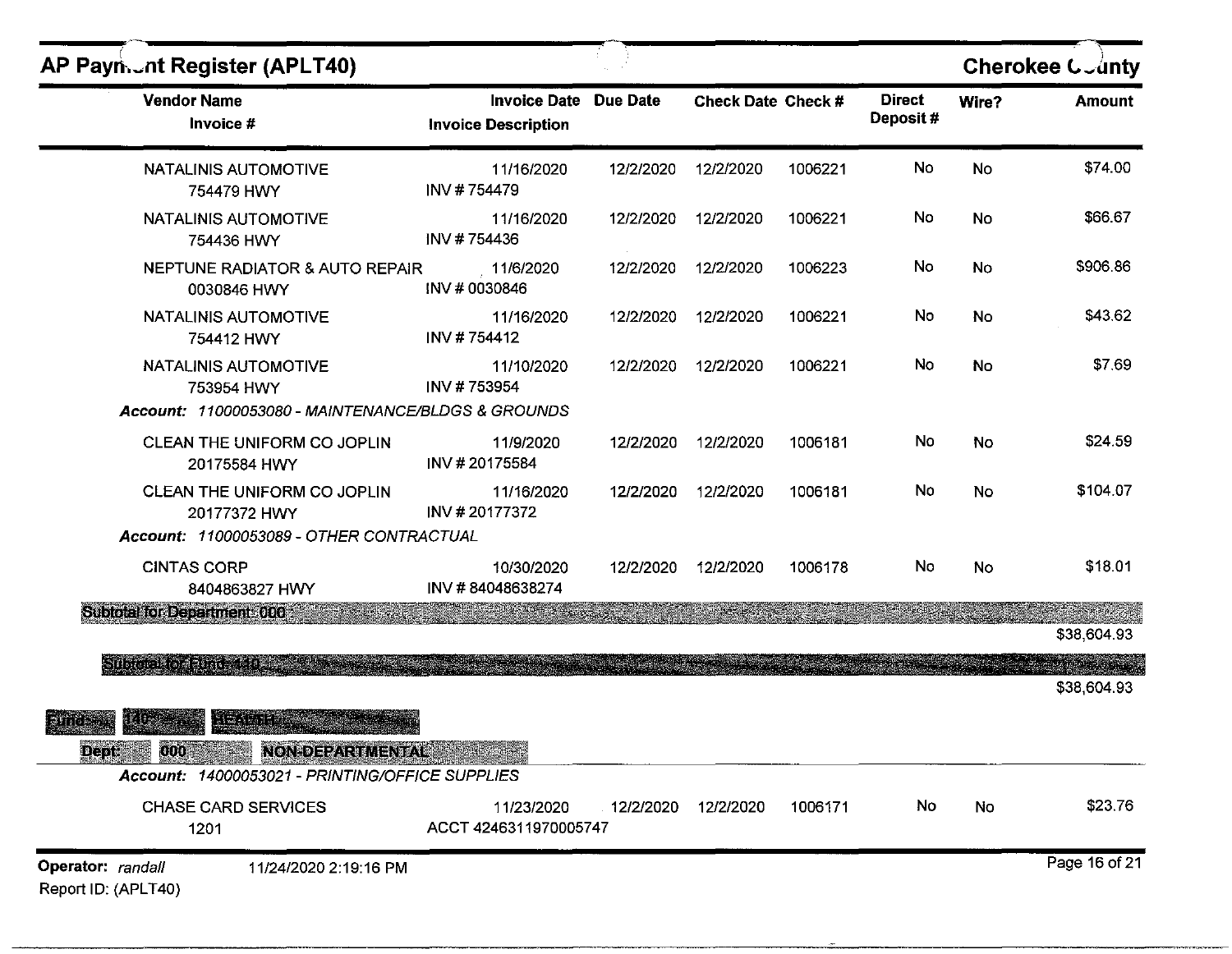| AP Payn of Register (APLT40)                                                                                 |                                                            |           |                    |         |                           |       | Cherokee County |
|--------------------------------------------------------------------------------------------------------------|------------------------------------------------------------|-----------|--------------------|---------|---------------------------|-------|-----------------|
| <b>Vendor Name</b><br>Invoice #                                                                              | <b>Invoice Date Due Date</b><br><b>Invoice Description</b> |           | Check Date Check # |         | <b>Direct</b><br>Deposit# | Wire? | <b>Amount</b>   |
| <b>CHASE CARD SERVICES</b><br>1201<br>Account: 14000053072 - GAS, ELECTRIC, WATER/PHONE                      | 11/23/2020<br>ACCT 4246311970005747                        | 12/2/2020 | 12/2/2020          | 1006171 | No                        | No    | \$34.00         |
| EMPIRE DISTRICT ELECTRIC COMPANY<br>1201 HE                                                                  | 11/23/2020<br>ACCT 616527-32-1                             | 12/2/2020 | 12/2/2020          | 1006191 | No                        | No    | \$312.51        |
| <b>VERIZON WIRELESS</b><br>9866919165                                                                        | 11/23/2020<br>INV 9866919165                               | 12/2/2020 | 12/2/2020          | 1006250 | No                        | No    | \$164.36        |
| <b>CHASE CARD SERVICES</b><br>1201<br>Account: 14000053076 - PROFESSIONAL SERVICES                           | 11/23/2020<br>ACCT 4246311970005747                        | 12/2/2020 | 12/2/2020          | 1006171 | No                        | No    | \$38.88         |
| <b>CDL ELECTRIC</b><br>W36719<br>Account: 14000053098 - OTHER CAPITAL OUTLAY                                 | 11/23/2020<br><b>INV W36719</b>                            | 12/2/2020 | 12/2/2020          | 1006169 | No                        | No    | \$898.38        |
| COMMUNITY HEALTH CENTER OF SEK INC<br>1201<br>Account: 14000053182 - CONTRACTS                               | 11/23/2020<br><b>QTR PMT/CARE RESOURCE PROGRAM</b>         | 12/2/2020 | 12/2/2020          | 1006184 | No                        | No    | \$10,000.00     |
| <b>CHASE CARD SERVICES</b><br>1201                                                                           | 11/23/2020<br>ACCT 4246311970005747                        | 12/2/2020 | 12/2/2020          | 1006171 | No                        | No    | \$100.00        |
| COMMUNITY HEALTH CENTER OF SEK INC<br>4473                                                                   | 11/23/2020<br><b>INV 4473</b>                              | 12/2/2020 | 12/2/2020          | 1006184 | No                        | No    | \$100.00        |
| Subtotal for Department: 000 au                                                                              |                                                            |           |                    |         |                           |       | \$11,671.89     |
| Since the stations of                                                                                        |                                                            |           |                    |         |                           |       | \$11,671.89     |
| <b>SLID MORTING</b><br>Filic<br>Dept.<br>NON-DEPARTMENTAL<br>000<br>Account: 22000053089 - OTHER CONTRACTUAL | inter-sempr                                                |           |                    |         |                           |       |                 |
| Operator: randall<br>11/24/2020 2:19:16 PM<br>Report ID: (APLT40)                                            |                                                            |           |                    |         |                           |       | Page 17 of 21   |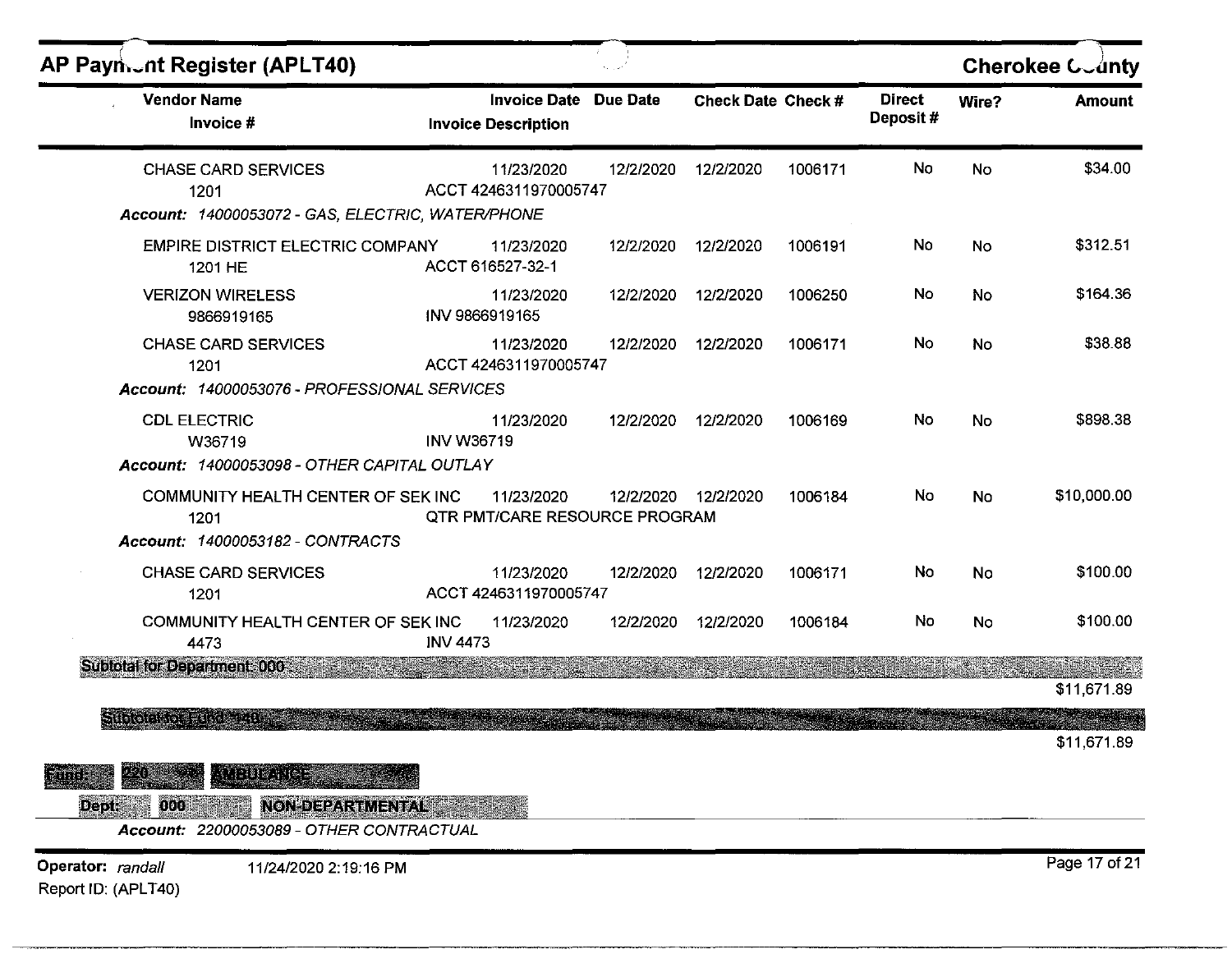| AP Payn. nt Register (APLT40)                                                               |                            |                                   |           |                    |         |                           |           | <b>Cherokee County</b> |
|---------------------------------------------------------------------------------------------|----------------------------|-----------------------------------|-----------|--------------------|---------|---------------------------|-----------|------------------------|
| <b>Vendor Name</b><br>Invoice #                                                             | <b>Invoice Description</b> | <b>Invoice Date Due Date</b>      |           | Check Date Check # |         | <b>Direct</b><br>Deposit# | Wire?     | <b>Amount</b>          |
| CHEROKEE COUNTY AMBULANCE-DIST #2<br>1201                                                   | <b>MONTHLY SUBSIDY</b>     | 11/19/2020                        | 12/2/2020 | 12/2/2020          | 1006173 | No                        | <b>No</b> | \$16,877.33            |
| CHEROKEE COUNTY AMBULANCE-DIST #1<br>1201                                                   | MONTHLY SUBSIDY            | 11/19/2020                        | 12/2/2020 | 12/2/2020          | 1006172 | No.                       | No        | \$16,877.33            |
| CHEROKEE COUNTY AMBULANCE-DIST #3<br>1201                                                   | MONTHLY SUBSIDY            | 11/19/2020                        | 12/2/2020 | 12/2/2020          | 1006174 | No.                       | No        | \$16,877.33            |
| <b>Subtotal for Department 000 messes</b>                                                   |                            |                                   |           |                    |         |                           |           | \$50,631.99            |
| Repertant vor alle bereite                                                                  |                            |                                   |           |                    |         |                           |           | \$50,631.99            |
| E HARA ETTER TILL EN EN EN EN EN EN ET<br>Finite<br>Dept:<br>000<br><b>NON-DEPARTMENTAL</b> |                            |                                   |           |                    |         |                           |           |                        |
| Account: 22400053300 - MISC PAID OUT                                                        |                            |                                   |           |                    |         |                           |           |                        |
| <b>NEWEGG BUSINESS, INC</b><br>1303053002                                                   | INV 1303053002             | 11/17/2020                        | 12/2/2020 | 12/2/2020          | 1006225 | <b>No</b>                 | <b>No</b> | \$33.99                |
| AT&T<br>1201 224                                                                            |                            | 11/16/2020<br>ACCT 31614001004978 | 12/2/2020 | 12/2/2020          | 1006164 | No                        | No        | \$629.20               |
| <b>NEWEGG BUSINESS, INC</b><br>1303052107                                                   | INV 1303052107             | 11/17/2020                        | 12/2/2020 | 12/2/2020          | 1006225 | No                        | No        | \$133.20               |
| <b>NEWEGG BUSINESS, INC</b><br>1303053003                                                   | INV 1303053003             | 11/17/2020                        | 12/2/2020 | 12/2/2020          | 1006225 | No                        | No        | \$47.99                |
| <b>NEWEGG BUSINESS, INC</b><br>1303054300                                                   | INV 1303054300             | 11/17/2020                        | 12/2/2020 | 12/2/2020          | 1006225 | No                        | No        | \$45.33                |
| <b>NEWEGG BUSINESS, INC</b><br>1303058374                                                   | INV 130305874              | 11/18/2020                        | 12/2/2020 | 12/2/2020          | 1006225 | No                        | No        | \$1,014.98             |
| <b>NEWEGG BUSINESS, INC</b><br>1303051542                                                   | INV 1303051542             | 11/17/2020                        | 12/2/2020 | 12/2/2020          | 1006224 | No                        | No        | \$19.99                |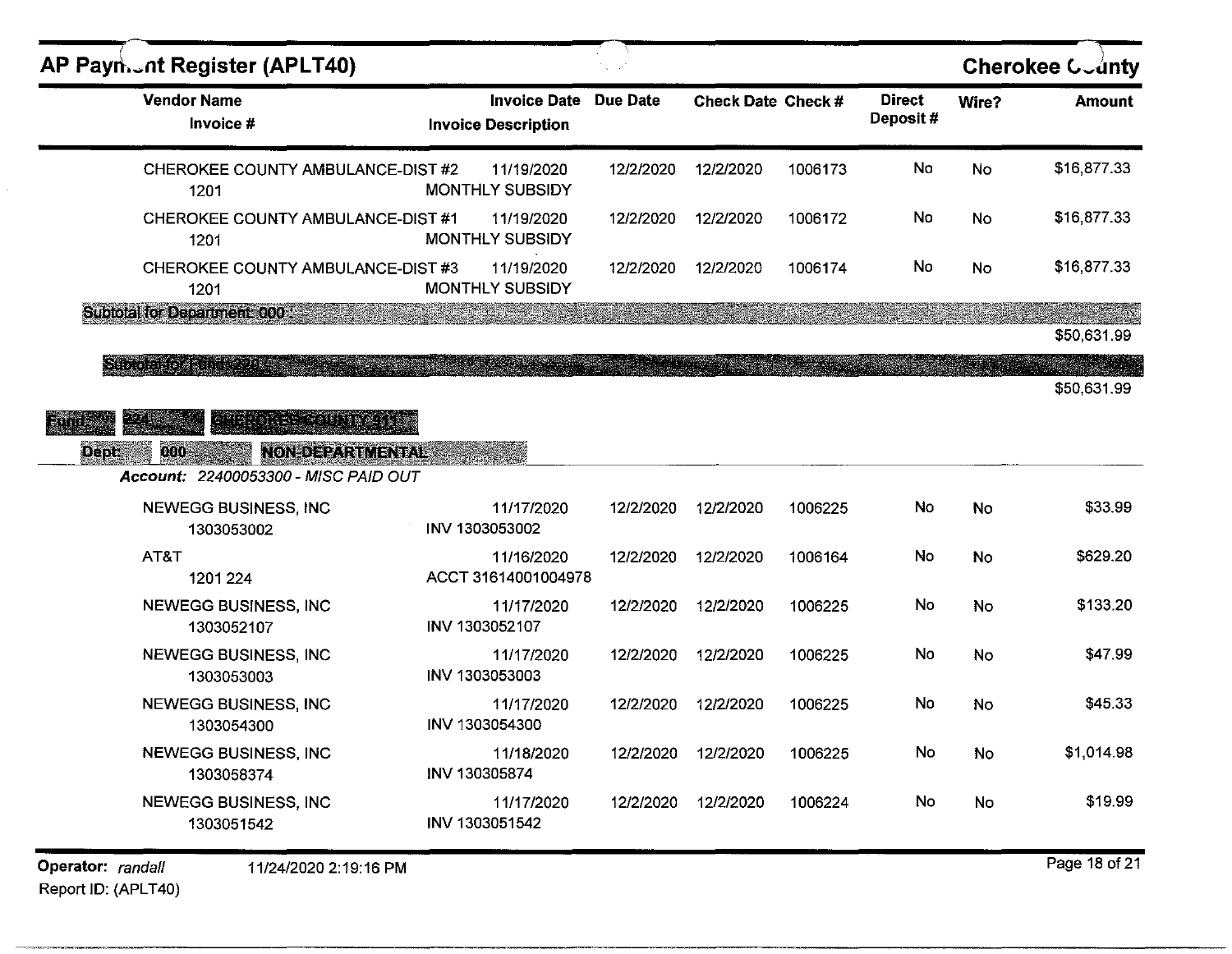| AP Payn  ot Register (APLT40)<br><b>Vendor Name</b><br>Invoice #                                                               | <b>Invoice Date</b><br><b>Invoice Description</b> | <b>Due Date</b> | <b>Check Date Check #</b> |         | <b>Direct</b><br>Deposit# | Wire?     | <b>Cherokee County</b><br><b>Amount</b> |
|--------------------------------------------------------------------------------------------------------------------------------|---------------------------------------------------|-----------------|---------------------------|---------|---------------------------|-----------|-----------------------------------------|
| <b>Subtotal for Department: 000:</b>                                                                                           |                                                   |                 |                           |         |                           |           | \$1,924.68                              |
| Shijokaho danio 224 a.C.                                                                                                       |                                                   |                 |                           |         |                           |           | <b>Statakidaction</b><br>\$1,924.68     |
| Allmozerobej<br><b>NON-DEPARTMENTAL</b><br>000<br><b>Dept:</b><br>Account: 23000053021 - PRINTING/OFFICE SUPPLIES              |                                                   |                 |                           |         |                           |           |                                         |
| QUILL CORPORATION<br>12049098<br>Account: 23000053025 - PARTS/VEHICLE REPAIRS                                                  | 11/17/2020<br>INV 12049098                        | 12/2/2020       | 12/2/2020                 | 1006232 | No                        | <b>No</b> | \$110.04                                |
| <b>NATALINIS AUTOMOTIVE</b><br>752022 AP<br>Account: 23000053075 - DUES/SUBSCRIPTIONS                                          | 11/19/2020<br><b>INV 752022</b>                   | 12/2/2020       | 12/2/2020                 | 1006221 | No                        | No        | \$27.77                                 |
| <b>IAAO</b><br>2100016830                                                                                                      | 11/17/2020<br>INV 21-0016830                      | 12/2/2020       | 12/2/2020                 | 1006206 | No                        | No        | \$220.00                                |
| <b>Subtotal for Department: 0008</b>                                                                                           |                                                   |                 |                           |         |                           |           | \$357.81                                |
| $\leq 0 \log(\epsilon) \leq \log(\delta) \leq \log(\log(\epsilon))$<br>GERMASSOREADERS<br>×I (Tä                               |                                                   |                 |                           |         |                           |           | \$357.81                                |
| NON-DEEARTMENTAL<br><b>800</b><br><b>Depti</b><br><b>UNICIPALITY AND</b><br><b>Account: 30000053072 - GAS, ELECTRIC, WATER</b> |                                                   |                 |                           |         |                           |           |                                         |
| <b>EMPIRE DISTRICT ELECTRIC COMPANY</b><br>1201 EL                                                                             | 11/23/2020<br>ACCT 828267-31-0                    | 12/2/2020       | 12/2/2020                 | 1006191 | No                        | No        | \$85.52                                 |
| Subtotal for Department: 000 :                                                                                                 |                                                   |                 |                           |         |                           |           | \$85.52                                 |

Operator: randall Report ID: (APLT40)